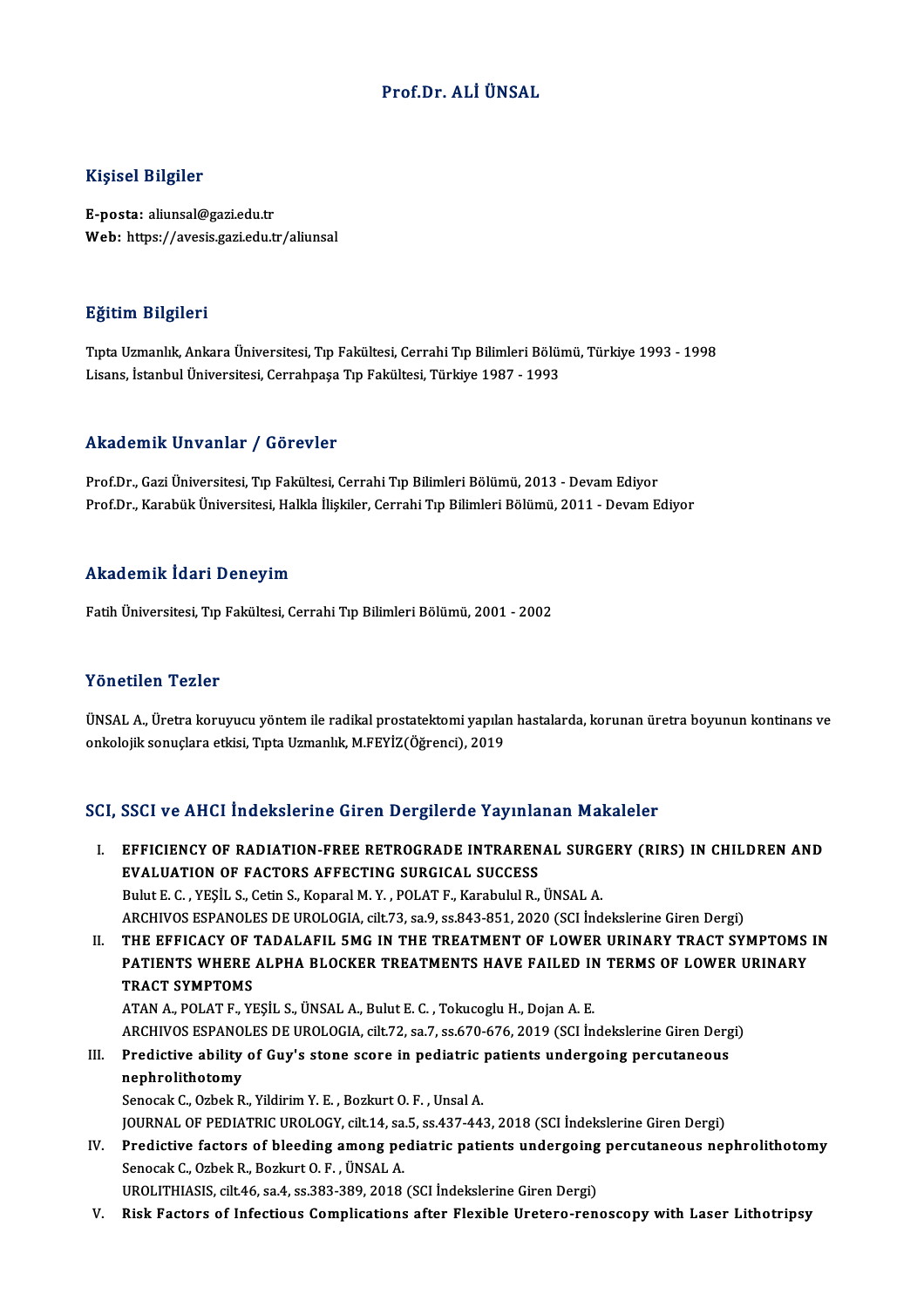Senocak C., Ozcan C., Sahin T., Yilmaz G., Ozyuvali E., Sarikaya S., REŞORLU B., Oguz U., Bozkurt O. F. , ÜNSAL A., et al.<br>UPOLOCY JOUPNAL, silt 15, sa 4, ss 158, 162, 2018 (SCL İndekslarine Giren Dergi). Senocak C., Ozcan C., Sahin T., Yilmaz G., Ozyuvali E., Sarikaya S., REŞORLU B., Oguz<br>UROLOGY JOURNAL, cilt.15, sa.4, ss.158-163, 2018 (SCI İndekslerine Giren Dergi)<br>IS BETROCRADE INTRARENAL, SURCERY REPLACING BERGUTANEQUS

- Senocak C., Ozcan C., Sahin T., Yilmaz G., Ozyuvali E., Sarikaya S., REŞORLU B., Oguz U., Bozkurt O. F. , ÜNSAL<br>UROLOGY JOURNAL, cilt.15, sa.4, ss.158-163, 2018 (SCI İndekslerine Giren Dergi)<br>VI. IS RETROGRADE INTRARENAL S UROLOGY JOURNAL, cilt.15, sa.4, ss.158-163, 2018 (SCI İndekslerine Giren Dergi)<br>VI. IS RETROGRADE INTRARENAL SURGERY REPLACING PERCUTANEOUS NEPHROLITHOTOMY AS<br>SURGICAL TREATMENT OF STONE DISEASE: OUR CLINICAL EXPERIENCE Sarikaya S.,ÜNSALA.,EbilogluT.,OzbekR.,GuvenirG.,SenocakC.,BozkurtO.F. ARCHIVOS ESPANOLES DE UROLOGIA, cilt.71, sa.5, ss.506-511, 2018 (SCI İndekslerine Giren Dergi) Sarikaya S., ÜNSAL A., Ebiloglu T., Ozbek R., Guvenir G., Senocak C., Bozkurt O. F.<br>ARCHIVOS ESPANOLES DE UROLOGIA, cilt.71, sa.5, ss.506-511, 2018 (SCI İndekslerine Giren Dergi)<br>VII. Do the urolithiasis scoring systems pr ARCHIVOS ESPANOLES DE UROLOG<br>Do the urolithiasis scoring system<br>with anatomical abnormalities?<br>Kessaslan B. Teneler A. Buldu L. Te Do the urolithiasis scoring systems predict the success of percutaneous nephrolithotomy in case<br>with anatomical abnormalities?<br>Kocaaslan R., Tepeler A., Buldu I., Tosun M., Utangac M. M. , Karakan T., Ozyuvali E., Hatipogl **with an:**<br>Kocaasla<br>Sarica K.<br>UPOLITE Kocaaslan R., Tepeler A., Buldu I., Tosun M., Utangac M. M. , Karakan T., Ozyuv<br>Sarica K.<br>UROLITHIASIS, cilt.45, sa.3, ss.305-310, 2017 (SCI İndekslerine Giren Dergi)<br>Surgical management of urinary stenes with abnormal kid Sarica K.<br>UROLITHIASIS, cilt.45, sa.3, ss.305-310, 2017 (SCI İndekslerine Giren Dergi)<br>VIII. Surgical management of urinary stones with abnormal kidney anatomy<br>Ergin G., Kirac M., ÜNSAL A., Kopru B., Yordam M., Biri H. UROLITHIASIS, cilt.45, sa.3, ss.305-310, 2017 (SCI İndekslerine Giren Dergi) Surgical management of urinary stones with abnormal kidney anatomy<br>Ergin G., Kirac M., ÜNSAL A., Kopru B., Yordam M., Biri H.<br>KAOHSIUNG JOURNAL OF MEDICAL SCIENCES, cilt.33, sa.4, ss.207-211, 2017 (SCI İndekslerine Giren D Ergin G., Kirac M., ÜNSAL A., Kopru B., Yordam M., Biri H.<br>KAOHSIUNG JOURNAL OF MEDICAL SCIENCES, cilt.33, sa.4, ss.207-211, 2017 (SCI İndekslerine Giren Dergi)<br>IX. Which factors affect the hospital re-admission and re-hos KAOHSIUNG JOURNA<br>Which factors affer<br>for kidney stone?<br>Puldu J. Toneler A. I Which factors affect the hospital re-admission and re-hospitaliz<br>for kidney stone?<br>Buldu I., Tepeler A., Karatag T., Ozyuvali E., Elbir F., Yordam M., ÜNSAL A.<br>WORLD JOURNAL OF UPOLOCY, sit 34, sa 9, sa 1391, 1395, 3916 (S for kidney stone?<br>Buldu I., Tepeler A., Karatag T., Ozyuvali E., Elbir F., Yordam M., ÜNSAL A.<br>WORLD JOURNAL OF UROLOGY, cilt.34, sa.9, ss.1291-1295, 2016 (SCI İndekslerine Giren Dergi) Buldu I., Tepeler A., Karatag T., Ozyuvali E., Elbir F., Yordam M., ÜNSAL A.<br>WORLD JOURNAL OF UROLOGY, cilt.34, sa.9, ss.1291-1295, 2016 (SCI Indekslerine Giren Dergi)<br>X. Are patients with lichen planus really prone to uro WORLD JOURNAL OF UROLOGY, cilt.34, sa.9, ss.1291-1295, 2<br>Are patients with lichen planus really prone to urolit<br>OĞUZ U., TAKCI Z., Oguz I. D., REŞORLU B., Balta I., ÜNSAL A.<br>INTERNATIONAL BRAZ LUROL, silt 42, so.3, ss.571, Are patients with lichen planus really prone to urolithiasis? Lichen planus and ur<br>OĞUZ U., TAKCI Z., Oguz I. D. , REŞORLU B., Balta I., ÜNSAL A.<br>INTERNATIONAL BRAZ J UROL, cilt.42, sa.3, ss.571-577, 2016 (SCI İndekslerine OĞUZ U., TAKCI Z., Oguz I. D. , REŞORLU B., Balta I., ÜNSAL A.<br>INTERNATIONAL BRAZ J UROL, cilt.42, sa.3, ss.571-577, 2016 (SCI İndekslerine Giren Dergi)<br>XI. Factors affecting hospital readmission and rehospitalization foll INTERNATIONAL BRAZ J UROL, cilt.42, sa.3, ss.571-577, 2016 (SCI Indekslerine Giren Dergi) Factors affecting hospital readmission and rehospitalization following percut<br>nephrolithotomy<br>Tepeler A., Karatag T., Tok A., Ozyuvali E., Buldu I., Kardas S., Kucukdagli O. T. , ÜNSAL A.<br>WORLD JOURNAL OF UROLOCY, si<sup>1</sup>t 2 nephrolithotomy<br>Tepeler A., Karatag T., Tok A., Ozyuvali E., Buldu I., Kardas S., Kucukdagli O. T. , ÜNSAL A.<br>WORLD JOURNAL OF UROLOGY, cilt.34, sa.1, ss.69-73, 2016 (SCI İndekslerine Giren Dergi)<br>Postonorative Infection P Tepeler A., Karatag T., Tok A., Ozyuvali E., Buldu I., Kardas S., Kucukdagli O. T. , ÜNSAL A.<br>WORLD JOURNAL OF UROLOGY, cilt.34, sa.1, ss.69-73, 2016 (SCI İndekslerine Giren Dergi)<br>XII. Postoperative Infection Rates in Pat WORLD JOURNAL OF UROLOGY, cilt.34, sa.1, ss.69-73, 2016 (SCI Indekslerine Giren Dergi)<br>Postoperative Infection Rates in Patients with a Negative Baseline Urine Culture Undergoing<br>Ureteroscopic Stone Removal: A Matched Case Postoperative Infection F<br>Ureteroscopic Stone Rem<br>CROES URS Global Study<br>Martou A Crauss S. Ftamed Ureteroscopic Stone Removal: A Matched Case-Control Analysis on Antibiotic Prophyla<br>CROES URS Global Study<br>Martov A., Gravas S., Etemadian M., Unsal A., Barusso G., D'Addessi A., Krambeck A., de la Rosette J.<br>JOUPMAL OF EN CROES URS Global Study<br>Martov A., Gravas S., Etemadian M., Unsal A., Barusso G., D'Addessi A., Krambeck A., de la Ro<br>JOURNAL OF ENDOUROLOGY, cilt.29, sa.2, ss.171-180, 2015 (SCI İndekslerine Giren Dergi)<br>Effect of nereutan Martov A., Gravas S., Etemadian M., Unsal A., Barusso G., D'Addessi A., Krambeck A., de la Rosette J.<br>JOURNAL OF ENDOUROLOGY, cilt.29, sa.2, ss.171-180, 2015 (SCI İndekslerine Giren Dergi)<br>XIII. Effect of percutaneous neph JOURNAL OF ENDOUROLOGY, cilt.29, sa.2, ss.171-180<br>Effect of percutaneous nephrolithotomy on rei<br>SPECT of Tc-99m-DMSA uptake by the kidneys<br>Cisekhilek L RESORLUR, OČUZ U, Kara C, ÜNSALA Effect of percutaneous nephrolithotomy on rei<br>SPECT of Tc-99m-DMSA uptake by the kidneys<br>Cicekbilek I., REŞORLU B., OĞUZ U., Kara C., ÜNSAL A.<br>PENAL FAJLUPE sit 27, 28, 7, 28,1119,1121, 2015, (SC Cicekbilek I., REŞORLU B., OĞUZ U., Kara C., ÜNSAL A.<br>RENAL FAILURE, cilt.37, sa.7, ss.1118-1121, 2015 (SCI İndekslerine Giren Dergi) Cicekbilek I., REŞORLU B., OĞUZ U., Kara C., ÜNSAL A.<br>RENAL FAILURE, cilt.37, sa.7, ss.1118-1121, 2015 (SCI İndekslerine Giren Dergi)<br>XIV. Comparative Analysis of Pedicular Vascular Control Techniques during Laparoscop RENAL FAILURE, cilt.37, sa.7, ss.1118-1121,<br>Comparative Analysis of Pedicular Vas<br>En Bloc Stapling or Separate Ligation?<br>PESOPLU B. OČUZ U. POLATE, VESU. S. ÜN Comparative Analysis of Pedicular Vascular (<br>En Bloc Stapling or Separate Ligation?<br>REŞORLU B., OĞUZ U., POLAT F., YEŞİL S., ÜNSAL A.<br>UPOLOCIA INTERNATIONALIS silt 94 sə 1 ss 79 9? En Bloc Stapling or Separate Ligation?<br>REŞORLU B., OĞUZ U., POLAT F., YEŞİL S., ÜNSAL A.<br>UROLOGIA INTERNATIONALIS, cilt.94, sa.1, ss.79-82, 2015 (SCI İndekslerine Giren Dergi)<br>Fastars Affecting Qutsomes of Bergutaneous Nop REŞORLU B., OĞUZ U., POLAT F., YEŞİL S., ÜNSAL A.<br>UROLOGIA INTERNATIONALIS, cilt94, sa.1, ss.79-82, 2015 (SCI İndekslerine Giren Dergi)<br>XV. Factors Affecting Outcomes of Percutaneous Nephrolithotomy in Horseshoe Kidneys<br>Te UROLOGIA INTERNATIONALIS, cilt.94, sa.1, ss.79-82, 2015 (SCI İndekslerine Gire<br>Factors Affecting Outcomes of Percutaneous Nephrolithotomy in Horse<br>Tepeler A., Sehgal P. D. , Akman T., Unsal A., Ozyuvali E., Armagan A., Nak XV. Factors Affecting Outcomes of Percutaneous Nephrolithotomy in Horseshoe Kidneys<br>Tepeler A., Sehgal P. D., Akman T., Unsal A., Ozyuvali E., Armagan A., Nakada S. Y.<br>UROLOGY, cilt.84, sa.6, ss.1290-1294, 2014 (SCI İndeks Tepeler A., Sehgal P. D. , Akman T., Unsal A., Ozyuvali E., Armagan A., Nakada S. Y.<br>UROLOGY, cilt.84, sa.6, ss.1290-1294, 2014 (SCI İndekslerine Giren Dergi)<br>XVI. Plexible Ureterorenoscopy for the Treatment of Kidney Ston Bozkurt O. F. , Tepeler A., Sninsky B., Ozyuvali E., Ziypak T., Atis G., Daggulli M., Resorlu B., Caskurlu T., Unsal A.<br>UROLOGY, cilt.84, sa.6, ss.1285-1289, 2014 (SCI İndekslerine Giren Dergi) Flexible Ureterorenoscopy for the Treatment of Kidney Stone Wit<br>Bozkurt O. F. , Tepeler A., Sninsky B., Ozyuvali E., Ziypak T., Atis G., Daggulli<br>UROLOGY, cilt.84, sa.6, ss.1285-1289, 2014 (SCI İndekslerine Giren Dergi)<br>Be Bozkurt O. F., Tepeler A., Sninsky B., Ozyuvali E., Ziypak T., Atis G., Daggulli M., Resorlu B., Casku<br>UROLOGY, cilt.84, sa.6, ss.1285-1289, 2014 (SCI İndekslerine Giren Dergi)<br>XVII. Retrograde intrarenal surgery in patien Oguz U., Balci M., Atis G., Bozkurt O. F. , Tuncel A., Halis F., Aslan Y., Yildirim I. O. , Senocak C., Yordam M., et al.<br>UROLITHIASIS, cilt.42, sa.2, ss.141-147, 2014 (SCI İndekslerine Giren Dergi) Retrograde intrarenal surgery in patients with isolated anomaly of<br>Oguz U., Balci M., Atis G., Bozkurt O. F. , Tuncel A., Halis F., Aslan Y., Yildirim I.<br>UROLITHIASIS, cilt.42, sa.2, ss.141-147, 2014 (SCI İndekslerine Gire Oguz U., Balci M., Atis G., Bozkurt O. F. , Tuncel A., Halis F., Aslan Y., Yildirim I. O. , Senocak C., Yordam<br>UROLITHIASIS, cilt.42, sa.2, ss.141-147, 2014 (SCI İndekslerine Giren Dergi)<br>XVIII. Cytological Diagnosis of Sm UROLITHIASIS, cilt.42, sa.2, ss.141-147, 2<br>Cytological Diagnosis of Small Cell C<br>Simsek G. G. , Guresci S., Oguz U., Unsal A.<br>CELL JOUPMAL silt 16, sp.1, sp.95, 98, 201 Cytological Diagnosis of Small Cell Carcinoma of Urinary Bladder<br>Simsek G. G. , Guresci S., Oguz U., Unsal A.<br>CELL JOURNAL, cilt.16, sa.1, ss.95-98, 2014 (SCI İndekslerine Giren Dergi)<br>Catagonization of intreaperative unat Simsek G. G. , Guresci S., Oguz U., Unsal A.<br>CELL JOURNAL, cilt.16, sa.1, ss.95-98, 2014 (SCI Indekslerine Giren Dergi)<br>XIX. Categorization of intraoperative ureteroscopy complications using modified Satava classificat
-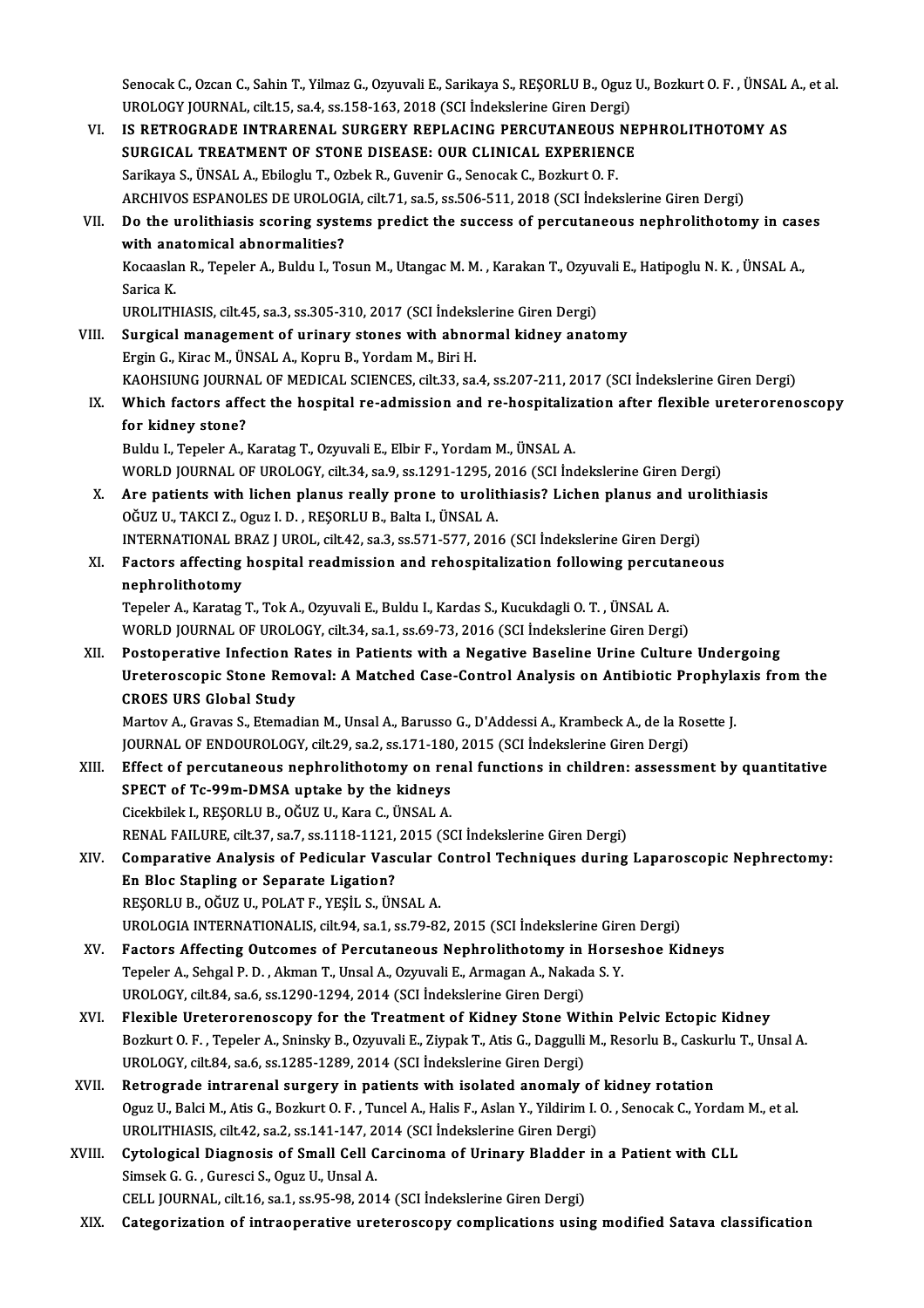system

Tepeler A., Resorlu B., Sahin T., Sarikaya S., Bayindir M., Oguz U., Armagan A., Unsal A. WORLD JOURNAL OF UROLOGY, cilt.32, sa.1, ss.131-136, 2014 (SCI İndekslerine Giren Dergi)

Tepeler A., Resorlu B., Sahin T., Sarikaya S., Bayindir M., Oguz U., Armagan A., Unsal A.<br>WORLD JOURNAL OF UROLOGY, cilt.32, sa.1, ss.131-136, 2014 (SCI Indekslerine Giren Dergi)<br>XX. Metabolic evaluation of patients with u WORLD J<br>Metaboli<br>patients<br>Oguz U. B Metabolic evaluation of pat:<br>patients<br>Oguz U., REŞORLU B., ÜNSAL A.<br>INTERNATIONAL UPOLOCY AN patients<br>Oguz U., REŞORLU B., ÜNSAL A.<br>INTERNATIONAL UROLOGY AND NEPHROLOGY, cilt.46, sa.2, ss.329-334, 2014 (SCI İndekslerine Giren Dergi)<br>Persutaneous nephrolithetemu for the treatment of radiolusent repal stanes in shil

Oguz U., REŞORLU B., ÜNSAL A.<br>INTERNATIONAL UROLOGY AND NEPHROLOGY, cilt46, sa.2, ss.329-334, 2014 (SCI İndekslerine Giren Der;<br>XXI. Percutaneous nephrolithotomy for the treatment of radiolucent renal stones in children: i INTERNATIONAL UROLOGY AND NEPH<br>Percutaneous nephrolithotomy for<br>different opaque stone treatment? Percutaneous nephrolithotomy for the treatment of radiolucent renal stones in children: is it<br>different opaque stone treatment?<br>ADANUR \$., Ziypak T., Sancaktutar A. A. , Tepeler A., Resorlu B., Soylemez H., DAĞGÜLLİ M., ÖZ

different opaque stone treatment?<br>ADANUR Ș., Ziypak T., Sancaktutar A. A. , Tepeler A., Resorlu B., Soylemez I<br>UROLITHIASIS, cilt.42, sa.1, ss.81-86, 2014 (SCI İndekslerine Giren Dergi)<br>Categoriging Intreaperative Complica ADANUR Ș., Ziypak T., Sancaktutar A. A., Tepeler A., Resorlu B., Soylemez H., DAĞGÜLLİ<br>UROLITHIASIS, cilt.42, sa.1, ss.81-86, 2014 (SCI İndekslerine Giren Dergi)<br>XXII. Categorizing Intraoperative Complications of Retrograd

- UROLITHIASIS, cilt.42, sa.1, ss.81-86, 2014 (SCI İndekslerine Giren Dergi)<br>Categorizing Intraoperative Complications of Retrograde Intrarenal Surgery<br>Oguz U., REŞORLU B., Ozyuvali E., Bozkurt O. F. , Senocak C., ÜNSAL A. Categorizing Intraoperative Complications of Retrograde Intrarenal Surgery<br>Oguz U., REŞORLU B., Ozyuvali E., Bozkurt O. F. , Senocak C., ÜNSAL A.<br>UROLOGIA INTERNATIONALIS, cilt.92, sa.2, ss.164-168, 2014 (SCI İndekslerine Oguz U., REȘORLU B., Ozyuvali E., Bozkurt O. F., Senocak C., ÜNSAL A.<br>UROLOGIA INTERNATIONALIS, cilt.92, sa.2, ss.164-168, 2014 (SCI İndekslerin<br>XXIII. In vivo Porcine Model for Practicing Retrograde Intrarenal Surgery<br>TIN
- UROLOGIA INTERNATIONALIS, cilt.92, sa.2, ss.164-168, 2014 (SCI İndekslerin<br>In vivo Porcine Model for Practicing Retrograde Intrarenal Surgery<br>TUNÇ L., REŞORLU B., Unsal A., Oguz U., Diri A., Gozen A. S., Bedir S., Ozgok Y. In vivo Porcine Model for Practicing Retrograde Intrarenal Surgery<br>TUNÇ L., REŞORLU B., Unsal A., Oguz U., Diri A., Gozen A. S. , Bedir S., Ozgok Y.<br>UROLOGIA INTERNATIONALIS, cilt.92, sa.1, ss.64-67, 2014 (SCI İndekslerine
- XXIV. Howto manage total avulsion of the ureter fromboth ends: our experience and literature review Unsal A., Oguz U., Tuncel A., Bozkurt O. F., Aslan Y., Eraslan A., Senocak C., Atan A. How to manage total avulsion of the ureter from both ends: our experience and literature review<br>Unsal A., Oguz U., Tuncel A., Bozkurt O. F. , Aslan Y., Eraslan A., Senocak C., Atan A.<br>INTERNATIONAL UROLOGY AND NEPHROLOGY, Unsal A., Oguz U., Tuncel A., Bozkurt O. F. , Aslan Y., Eraslan A., Senocak C., Atan A.<br>INTERNATIONAL UROLOGY AND NEPHROLOGY, cilt45, sa.6, ss.1553-1560, 2013 (SCI İndekslerine G<br>XXV. Comparison of retrograde intrarenal su
- INTERNATIONAL UROLOGY AND NEPHROLOGY, cilt.45, sa.6, ss.1553-1560, 2013 (SC<br>Comparison of retrograde intrarenal surgery, shockwave lithotripsy, and<br>nephrolithotomy for treatment of medium-sized radiolucent renal stones<br>Bes Comparison of retrograde intrarenal surgery, shockwave lithotripsy, and percutaneous<br>nephrolithotomy for treatment of medium-sized radiolucent renal stones<br>Resorlu B., Unsal A., Ziypak T., Diri A., Atis G., Guven S., Sanca nephrolithotomy for treatment of medium-sized radiolucent renal stones<br>Resorlu B., Unsal A., Ziypak T., Diri A., Atis G., Guven S., Sancaktutar A. A. , Tepeler A., Bozkurt O. F<br>WORLD JOURNAL OF UROLOGY, cilt.31, sa.6, ss.1 Resorlu B., Unsal A., Ziypak T., Diri A., Atis G., Guven S., Sancaktutar A. A., Tepeler A.<br>WORLD JOURNAL OF UROLOGY, cilt.31, sa.6, ss.1581-1586, 2013 (SCI Indekslerine<br>XXVI. Effect of the body mass index on outcomes of fl
- WORLD JOURNAL OF UROLOGY, cilt.31, sa.6, ss.1581-1586, 2013 (SCI İndekslerine Giren Dergi)<br>Effect of the body mass index on outcomes of flexible ureterorenoscopy<br>Sari E., Tepeler A., Yuruk E., REŞORLU B., Akman T., Binbay Effect of the body mass index on outcomes of flexible ureteroreno:<br>Sari E., Tepeler A., Yuruk E., REŞORLU B., Akman T., Binbay M., Armagan A., U<br>UROLITHIASIS, cilt.41, sa.6, ss.499-504, 2013 (SCI İndekslerine Giren Dergi)<br> Sari E., Tepeler A., Yuruk E., REŞORLU B., Akman T., Binbay M., Armagan A., Unsal A., Muslumanoglu A. Y.<br>UROLITHIASIS, cilt.41, sa.6, ss.499-504, 2013 (SCI İndekslerine Giren Dergi)<br>XXVII. The Efficacy of Bupivacaine Infil
- UROLITHIASIS, cilt.41, sa.6, ss.499-504, 2013 (SCI İndekslerine Giren Dergi)<br>The Efficacy of Bupivacaine Infiltration on the Nephrostomy Tract in Tubeless<br>Percutaneous Nephrolithotomy: A Prospective, Randomized, Multicente The Efficacy of Bupivacaine Infiltration on the Nephrostomy Tract in 1<br>Percutaneous Nephrolithotomy: A Prospective, Randomized, Multicent<br>Kirac M., Tepeler A., Bozkurt O. F., Elbir F., Ozluk C., Armagan A., Unsal A., Biri Percutaneous Nephrolithotomy: A Prospective, Randomized, M<br>Kirac M., Tepeler A., Bozkurt O. F. , Elbir F., Ozluk C., Armagan A., Unsal A<br>UROLOGY, cilt.82, sa.3, ss.526-531, 2013 (SCI İndekslerine Giren Dergi)<br>Comparison of Kirac M., Tepeler A., Bozkurt O. F. , Elbir F., Ozluk C., Armagan A., Unsal A., Biri H.<br>UROLOGY, cilt.82, sa.3, ss.526-531, 2013 (SCI İndekslerine Giren Dergi)<br>XXVIII. Comparison of retrograde intrarenal surgery and mini-p
- UROLOGY, cilt.82, sa.3, ss.526-531, 2013 (SCI İndekslerine Giren Dergi)<br>Comparison of retrograde intrarenal surgery and mini-percutaneous nephrolith<br>management of lower-pole renal stones with a diameter of smaller than 15 Comparison of retrograde intrarenal surgery and n<br>management of lower-pole renal stones with a dian<br>Kirac M., Bozkurt O. F. , TUNÇ L., Guneri C., Unsal A., Biri H.<br>UPOLITHIASIS, sit 44, sp.2, sp.244, 246, 2012, (SCL indeka management of lower-pole renal stones with a diameter of smaller than 15 mm<br>Kirac M., Bozkurt O. F. , TUNÇ L., Guneri C., Unsal A., Biri H.<br>UROLITHIASIS, cilt.41, sa.3, ss.241-246, 2013 (SCI İndekslerine Giren Dergi)<br>Are s
- UROLITHIASIS, cilt.41, sa.3, ss.241-246, 2013 (SCI Indekslerine Giren Dergi)<br>XXIX. Are small residual stone fragments really insignificant in children? Dincel N., Resorlu B., Unsal A., Tepeler A., Silay M. S., Armagan A., Diri A., Sancaktutar A. A., Ziypak T., Mir S. Are small residual stone fragments really insignificant in children?<br>Dincel N., Resorlu B., Unsal A., Tepeler A., Silay M. S. , Armagan A., Diri A., Sancaktutar A. A. , Ziypa<br>JOURNAL OF PEDIATRIC SURGERY, cilt.48, sa.4, ss Dincel N., Resorlu B., Unsal A., Tepeler A., Silay M. S., Armagan A., Diri A., Sar<br>JOURNAL OF PEDIATRIC SURGERY, cilt.48, sa.4, ss.840-844, 2013 (SCI Indek<br>XXX. Retrograde intrarenal surgery in patients with horseshoe kidn
- JOURNAL OF PEDIATRIC SURGERY, cilt.48, sa.4, ss.840-844, 2013 (SCI İr<br>Retrograde intrarenal surgery in patients with horseshoe kidn<br>Atis G., Resorlu B., Gurbuz C., Arikan O., Ozyuvali E., Unsal A., Caskurlu T.<br>UPOLITHLASIS Retrograde intrarenal surgery in patients with horseshoe kidney<br>Atis G., Resorlu B., Gurbuz C., Arikan O., Ozyuvali E., Unsal A., Caskurlu T.<br>UROLITHIASIS, cilt.41, sa.1, ss.79-83, 2013 (SCI İndekslerine Giren Dergi)<br>Is th
- Atis G., Resorlu B., Gurbuz C., Arikan O., Ozyuvali E., Unsal A., Caskurlu T.<br>UROLITHIASIS, cilt.41, sa.1, ss.79-83, 2013 (SCI İndekslerine Giren Dergi)<br>XXXI. Is the Percutaneous Nephrolithotomy Procedure Complicated in Pa UROLITH<br>Is the Pe<br>Stones?<br>Teneler / Is the Percutaneous Nephrolithotomy Procedure Complicated in Patients with Anterior Caliceal<br>Stones?<br>Tepeler A., Bozkurt O. F. , Resorlu B., Silay M. S. , Ozyuvali E., ERSÖZ C., AKÇAY M., Akman T., Armagan A., Unsal A.<br>UPO Stones?<br>Tepeler A., Bozkurt O. F. , Resorlu B., Silay M. S. , Ozyuvali E., ERSÖZ C., AKCAY M., Akman T., Armagan A., Unsal A.

Tepeler A., Bozkurt O. F. , Resorlu B., Silay M. S. , Ozyuvali E., ERSÖZ C., AKÇAY M., Akman T., Armagan A., Unsal A.<br>UROLOGIA INTERNATIONALIS, cilt.90, sa.4, ss.389-393, 2013 (SCI İndekslerine Giren Dergi)<br>XXXII. The

# UROLOGIA INTERNATIONALIS, cilt.90, sa.4, ss.389-393, 2013 (SCI İndekslerine Giren Dergi)<br>The Efficacy of Medical Prophylaxis in Children with Calcium Oxalate Urolithiasis<br>Nephrolithotomy<br>Oguz U., Unsal A. The Efficacy of<br>Nephrolithotor<br>Oguz U., Unsal A.<br>IOUPMAL OF ENI

JOURNAL OF ENDOUROLOGY, cilt.27, sa.1, ss.92-95, 2013 (SCI İndekslerine Giren Dergi)

XXXIII. Comparison of Retrograde Intrarenal Surgery and Mini-percutaneous Nephrolithotomy in Children With Moderate-size Kidney Stones: Results of Multi-institutional Analysis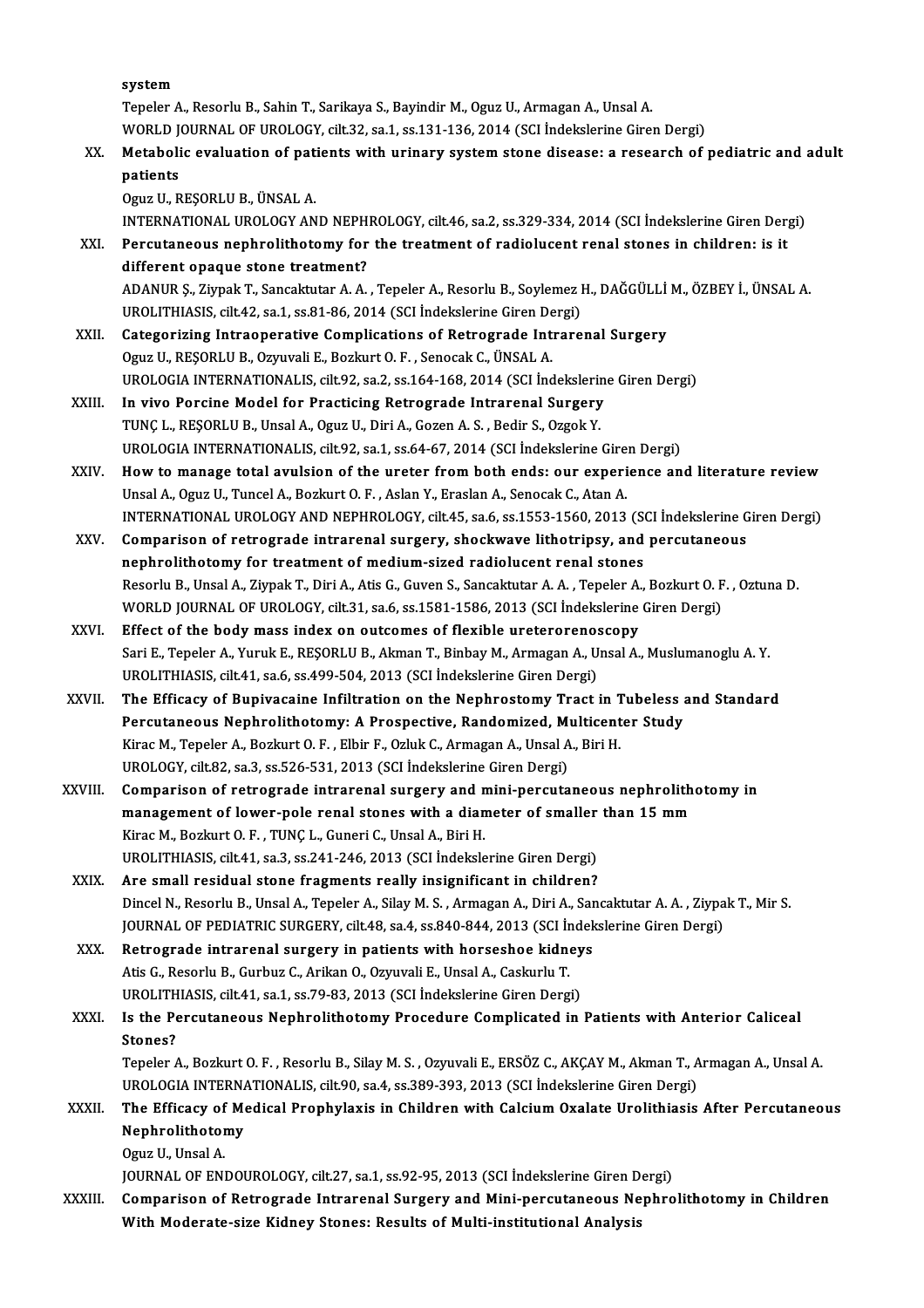Resorlu B., Unsal A., Tepeler A., Atis G., Tokatli Z., Oztuna D., Armagan A., Gurbuz C., Caskurlu T., Saglam R<br>UPOLOCX, silt 80, 83,3, 85,519,522, 2012 (SCL Indekslepine Ginen Dergi) Resorlu B., Unsal A., Tepeler A., Atis G., Tokatli Z., Oztuna D., Armagan A.,<br>UROLOGY, cilt.80, sa.3, ss.519-523, 2012 (SCI İndekslerine Giren Dergi)<br>A Navy Seoring System for Prodisting Stone free Pate After Petr Resorlu B., Unsal A., Tepeler A., Atis G., Tokatli Z., Oztuna D., Armagan A., Gurbuz C., Caskurlu T., Saglam R.<br>UROLOGY, cilt.80, sa.3, ss.519-523, 2012 (SCI İndekslerine Giren Dergi)<br>XXXIV. A New Scoring System for Predic

UROLOGY, cilt.80, sa.3, ss.519-523, 2012 (SCI Indekslerine Giren Dergi)<br>A New Scoring System for Predicting Stone-free Rate After Ret:<br>"Resorlu-Unsal Stone Score" REPLY<br>Resorlu B., Unsal A. A New Scoring System for Predicting Stone-free Rate After Retrograde Intrarenal Surgery: The UROLOGY, cilt.80, sa.3, ss.518, 2012 (SCI İndekslerine Giren Dergi) Resorlu B., Unsal A.<br>UROLOGY, cilt.80, sa.3, ss.518, 2012 (SCI İndekslerine Giren Dergi)<br>XXXV. IS PERCUTANEOUS NEPHROLITHOTOMY PROCEDURE COMPLICATED IN PATIENTS WITH ANTERIOR<br>CALICEAL STONES? UROLOGY, cilt.80, sa.3,<br>IS PERCUTANEOUS I<br>CALICEAL STONES?<br>Tanalar A. Basarlu B

IS PERCUTANEOUS NEPHROLITHOTOMY PROCEDURE COMPLICATED IN PATIENTS WIT<br>CALICEAL STONES?<br>Tepeler A., Resorlu B., Ozyuvali E., Akman T., ERSÖZ C., AKÇAY M., Silay M. S. , Armagan A., Unsal A.<br>JOUPMAL OF ENDOUPOLOCY, silt 26, CALICEAL STONES?<br>Tepeler A., Resorlu B., Ozvuvali E., Akman T., ERSÖZ C., AKCAY M., Silay M. S., Armagan A., Unsal A. JOURNAL OF ENDOUROLOGY, cilt.26, 2012 (SCI Indekslerine Giren Dergi)

XXXVI. URETEROSCOPIC STONE IMPLANTATION TECHNIQUE IN THE PIG KIDNEY: A NEW ANIMAL MODEL<br>FOR RETROGRADE INTRARENAL SURGERY ResorluB.,UnsalA.,TUNÇL.,Sarikaya S.,GozenA.S. ,AkayE.O. ,CandaA.E. ,OzgokY. FOR RETROGRADE INTRARENAL SURGERY<br>Resorlu B., Unsal A., TUNÇ L., Sarikaya S., Gozen A. S. , Akay E. O. , Canda A.<br>JOURNAL OF ENDOUROLOGY, cilt.26, 2012 (SCI İndekslerine Giren Dergi)<br>EVALUATION OF TUE EMERCENT OPEN SURCERY

XXXVII. EVALUATION OF THE EMERGENT OPEN SURGERY CRITERIAS FOR CONTROLLING THE BLEEDING JOURNAL OF ENDOUROLOGY, cilt.26, 2012 (SCI İnd<br>EVALUATION OF THE EMERGENT OPEN SURG<br>AFTER PERCUTANEOUS NEPHROLITHOTOMY<br>Ogua II, Bessalu B. Bevindin M. Sebin T. Ungel A AFTER PERCUTANEOUS NEPHROLITHOTOMY<br>Oguz U., Resorlu B., Bayindir M., Sahin T., Unsal A.

JOURNAL OF ENDOUROLOGY, cilt.26, 2012 (SCI İndekslerine Giren Dergi)

XXXVIII. RADIATION EXPOSURE OF PATIENTS AND SURGEONS DURING PERCUTANEOUS NEPHROLITHOTOMY Sahin E., Resorlu B., Unsal A.

JOURNAL OF ENDOUROLOGY, cilt.26, 2012 (SCI İndekslerine Giren Dergi)

# Sahin E., Resorlu B., Unsal A.<br>JOURNAL OF ENDOUROLOGY, cilt.26, 2012 (SCI İndekslerine Giren Dergi)<br>XXXIX. LAPAROSCOPIC STONE PLACEMENT IN PIGS FOR THE TRAINING OF RETROGRADE INTRARENAL<br>SUPCERY JOURNAL O<br><mark>LAPAROS</mark><br>SURGERY<br><sup>Podir S</sup>. Al LAPAROSCOPIC STONE PLACEMENT IN PIGS FOR THE TRAINING<br>SURGERY<br>Bedir S., Akay E. O. , Resorlu B., Unsal A., Gozen A. S. , Tunc L., Ozgok I. Y.<br>JOUPMAL OF ENDOUPOLOCY, silt 26, 2012 (SCL Indekslering Giron Derg SURGERY<br>Bedir S., Akay E. O. , Resorlu B., Unsal A., Gozen A. S. , Tunc L., Ozgok I. Y.<br>JOURNAL OF ENDOUROLOGY, cilt.26, 2012 (SCI İndekslerine Giren Dergi)<br>EVALUATION OF METAROLIC ARNORMALITIES IN RATIENTS WITI

# Bedir S., Akay E. O. , Resorlu B., Unsal A., Gozen A. S. , Tunc L., Ozgok I. Y.<br>JOURNAL OF ENDOUROLOGY, cilt.26, 2012 (SCI İndekslerine Giren Dergi)<br>XL. EVALUATION OF METABOLIC ABNORMALITIES IN PATIENTS WITH PRIMARY HYPERP **JOURNAL OF ENDOUR<br>EVALUATION OF ME<br>AND UROLITHIASIS EVALUATION OF METABO**<br>AND UROLITHIASIS<br>Oguz U., Resorlu B., Unsal A.<br>JOUPMAL OF ENDOUPOLOC. AND UROLITHIASIS<br>Oguz U., Resorlu B., Unsal A.<br>JOURNAL OF ENDOUROLOGY, cilt.26, 2012 (SCI İndekslerine Giren Dergi)<br>A Now Seoring System for Bradisting Stone free Bate After Betro

# Oguz U., Resorlu B., Unsal A.<br>JOURNAL OF ENDOUROLOGY, cilt.26, 2012 (SCI İndekslerine Giren Dergi)<br>XLI. A New Scoring System for Predicting Stone-free Rate After Retrograde Intrarenal Surgery: The<br>"Resorlu-Unsal Stone S JOURNAL OF ENDOUROLOGY, cil<br>A New Scoring System for Pr<br>"Resorlu-Unsal Stone Score"<br>Besorlu-B Hasal A Culos H Ort

Resorlu B., Unsal A., Gulec H., Oztuna D.

UROLOGY, cilt.80, sa.3, ss.512-517, 2012 (SCI İndekslerine Giren Dergi)

# Resorlu B., Unsal A., Gulec H., Oztuna D.<br>UROLOGY, cilt.80, sa.3, ss.512-517, 2012 (SCI İndekslerine Giren Dergi)<br>XLII. IS IN-VIVO PORCINE MODEL IDEAL FOR PERCUTANEOUS NEPHROLITHOTOMY EDUCATION?<br>Diri A. Ungel A. Beserlu B. IS IN-VIVO PORCINE MODEL IDEAL FOR PERCUTANEOUS NEPHRO<br>Diri A., Unsal A., Resorlu B., TUNÇ L., Gozen A. S. , Ozgok Y.<br>JOURNAL OF ENDOUROLOGY, cilt.26, 2012 (SCI İndekslerine Giren Dergi)<br>EEEECT OF PERCUTANEOUS NEPHROLITHOT

Diri A., Unsal A., Resorlu B., TUNÇ L., Gozen A. S. , Ozgok Y.<br>JOURNAL OF ENDOUROLOGY. cilt.26. 2012 (SCI İndekslerine Giren Dergi)

### XLIII. EFFECT OF PERCUTANEOUS NEPHROLITHOTOMY ON RENAL FUNCTIONS IN CHILDREN: ASSESSMENT JOURNAL OF ENDOUROLOGY, cilt.26, 2012 (SCI İndekslerine Giren Dergi)<br>EFFECT OF PERCUTANEOUS NEPHROLITHOTOMY ON RENAL FUNCTIO<br>BY QUANTITATIVE SPECT OF 99MTC-DMSA UPTAKE BY THE KIDNEYS<br>Cicolthilok L. Bosorlu B. Ozuz II. Hrsa EFFECT OF PERCUTANEOUS NEPHRO<br>BY QUANTITATIVE SPECT OF 99MTC<br>Cicekbilek I., Resorlu B., Oguz U., Unsal A.<br>JOUPNAL OF ENDOUPOLOCY silt 26, 201 BY QUANTITATIVE SPECT OF 99MTC-DMSA UPTAKE BY THE KIDN<br>Cicekbilek I., Resorlu B., Oguz U., Unsal A.<br>JOURNAL OF ENDOUROLOGY, cilt.26, 2012 (SCI İndekslerine Giren Dergi)<br>A NEW DESICNED ERCONOMIC OPERATOR CHAIR (ENDO CHAIR)

# Cicekbilek I., Resorlu B., Oguz U., Unsal A.<br>JOURNAL OF ENDOUROLOGY, cilt.26, 2012 (SCI İndekslerine Giren Dergi)<br>XLIV. A NEW DESIGNED ERGONOMIC OPERATOR CHAIR (ENDO-CHAIR) FOR RETROGRADE INTRARENAL<br>SUBCERY JOURNAL O<br>**A NEW DE<br>SURGERY**<br>Ungal A To A NEW DESIGNED ERGONO<br>SURGERY<br>Unsal A., Tepeler A., Resorlu B.<br>JOUPMAL OF ENDOUPOLOCY SURGERY<br>Unsal A., Tepeler A., Resorlu B.<br>JOURNAL OF ENDOUROLOGY, cilt.26, 2012 (SCI İndekslerine Giren Dergi)<br>RETROCRADE INTRARENAL, SURCERY IN RATIENTS WITH HORSES

# Unsal A., Tepeler A., Resorlu B.<br>JOURNAL OF ENDOUROLOGY, cilt.26, 2012 (SCI İndekslerine Giren Dergi)<br>XLV. RETROGRADE INTRARENAL SURGERY IN PATIENTS WITH HORSESHOE KIDNEYS<br>Atis G., Resorlu B., Gurbuz C., Arikan O., Ozyuval JOURNAL OF ENDOUROLOGY, cilt.26, 2012 (SCI İndekslerine Giren Derg<br>RETROGRADE INTRARENAL SURGERY IN PATIENTS WITH HORS<br>Atis G., Resorlu B., Gurbuz C., Arikan O., Ozyuvali E., Unsal A., Caskurlu T.<br>JOURNAL OF ENDOUROLOCY, s

JOURNAL OF ENDOUROLOGY, cilt.26, 2012 (SCI İndekslerine Giren Dergi)

#### XLVI. OUTCOMES OF RETROGRADE INTRARENAL LITHOTRIPSY IN PELVIC KIDNEYS

Binbay M., Skolarikos A., Unsal A., Knoll T., Preminger G., Akman T., Resorlu B., Ozgor F., Wang A., Muslumanoglu A.<br>Y. 01<br>Bi<br>Y.

JOURNAL OF ENDOUROLOGY, cilt.26, 2012 (SCI İndekslerine Giren Dergi)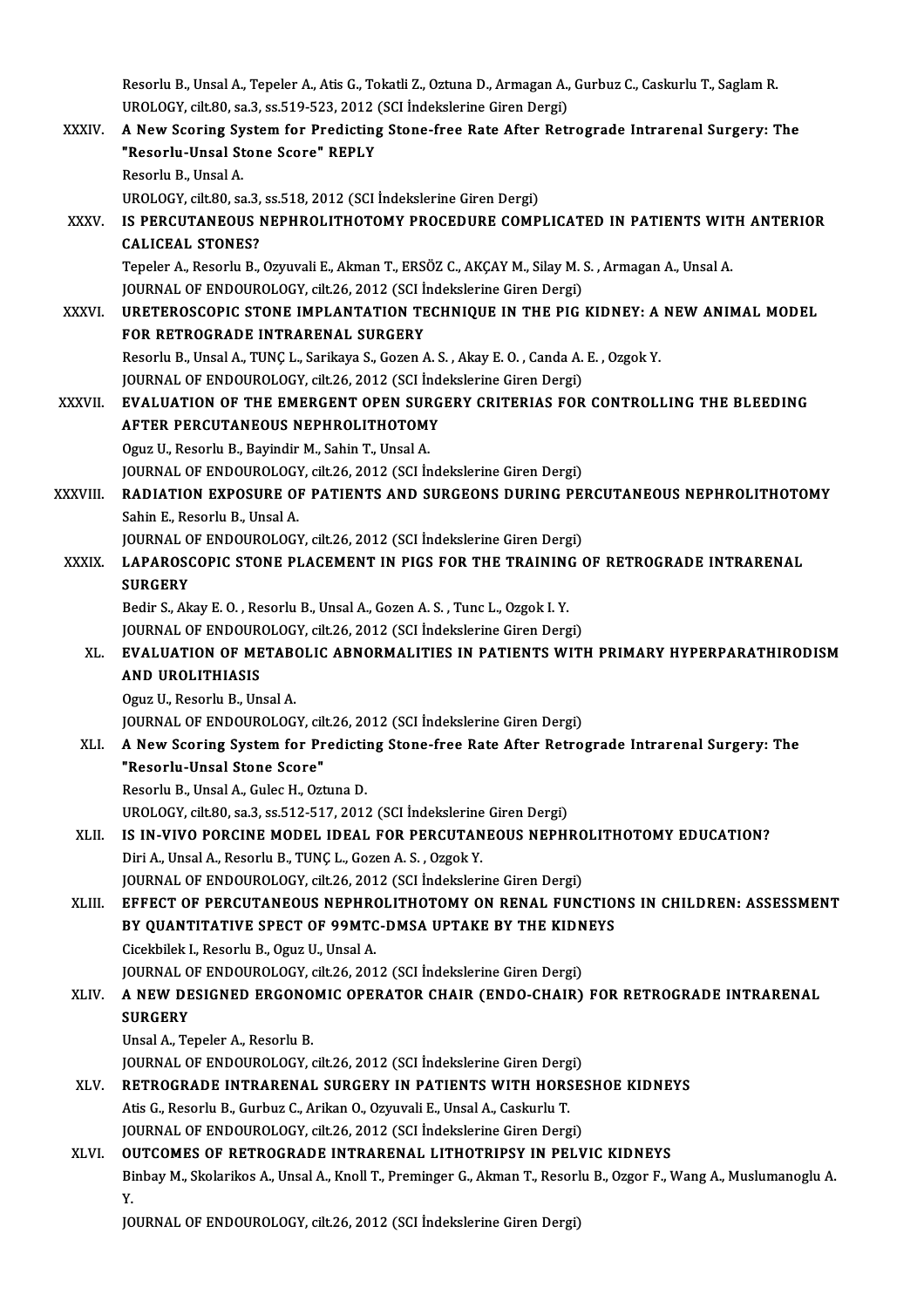| XLVII.  | RETROGRADE INTRARENAL SURGERY IN A PORCINE MODEL                                                                                                                          |
|---------|---------------------------------------------------------------------------------------------------------------------------------------------------------------------------|
|         | TUNÇ L., Unsal A., Resorlu B., Oguz U., Gozen A. S., Bedir S., Ozgok Y.                                                                                                   |
|         | JOURNAL OF ENDOUROLOGY, cilt.26, 2012 (SCI İndekslerine Giren Dergi)                                                                                                      |
| XLVIII. | RELATIONSHIP BETWEEN FAMILY HISTORY AND METABOLIC ABNORMALITIES IN CHILDREN WITH                                                                                          |
|         | CALCIUM-OXALATE UROLITHIASIS                                                                                                                                              |
|         | Oguz U., Resorlu B., Unsal A.                                                                                                                                             |
|         | JOURNAL OF ENDOUROLOGY, cilt.26, 2012 (SCI İndekslerine Giren Dergi)                                                                                                      |
| XLIX.   | Retrograde Intrarenal Surgery in Patients with Spinal Deformities                                                                                                         |
|         | Resorlu B., Ozyuvali E., Oguz U., Bozkurt O. F., Unsal A.                                                                                                                 |
|         | JOURNAL OF ENDOUROLOGY, cilt.26, sa.9, ss.1131-1135, 2012 (SCI İndekslerine Giren Dergi)                                                                                  |
| L.      | Tissue effects of intracorporeal lithotripsy techniques during percutaneous nephrolithotomy:                                                                              |
|         | comparison of pneumatic and ultrasonic lithotripters on rat bladder                                                                                                       |
|         | Diri A., Resorlu B., Astarci M., Unsal A., Germiyonoglu C.                                                                                                                |
|         | UROLOGICAL RESEARCH, cilt.40, sa.4, ss.409-413, 2012 (SCI İndekslerine Giren Dergi)                                                                                       |
| LI.     | FLEXIBLE URETERORENOSCOPY VERSUS EXTRACORPOREAL SHOCKWAVE LITHOTRIPSY FOR                                                                                                 |
|         | TREATMENT OF LOWER POLE STONES OF 10-20 MM                                                                                                                                |
|         | Resorlu B., Unsal A.                                                                                                                                                      |
|         | BJU INTERNATIONAL, cilt.110, sa.2, 2012 (SCI İndekslerine Giren Dergi)                                                                                                    |
| LII.    | Can We Avoid Percutaneous Nephrolithotomy in High-risk Elderly Patients Using the Charlson                                                                                |
|         | <b>Comorbidity Index?</b>                                                                                                                                                 |
|         | Resorlu B., Diri A., Atmaca A. F., Tuygun C., Oztuna D., Bozkurt O. F., Unsal A.                                                                                          |
|         | UROLOGY, cilt.79, sa.5, ss.1042-1047, 2012 (SCI İndekslerine Giren Dergi)                                                                                                 |
| LIII.   | Urinary Incontinence in Women and Its Relation with Pregnancy, Mode of Delivery, Connective                                                                               |
|         | <b>Tissue Disease and Other Factors</b>                                                                                                                                   |
|         | Findik R. B., Unluer A. N., Sahin E., Bozkurt O. F., Karakaya J., Unsal A.                                                                                                |
|         | ADVANCES IN CLINICAL AND EXPERIMENTAL MEDICINE, cilt.21, sa.2, ss.207-213, 2012 (SCI İndekslerine Giren                                                                   |
|         | Dergi)                                                                                                                                                                    |
| LIV.    | Use of ultrasonography after ureteroscopic stone manipulation in children                                                                                                 |
|         | Resorlu B., Resorlu E. B., Unsal A.                                                                                                                                       |
|         | PEDIATRIC SURGERY INTERNATIONAL, cilt.28, sa.2, ss.217-218, 2012 (SCI İndekslerine Giren Dergi)                                                                           |
| LV.     | Tubeless Percutaneous Nephrolithotomy in Children: Myth or Reality? Reply                                                                                                 |
|         | Resorlu B., Unsal A.                                                                                                                                                      |
|         | UROLOGIA INTERNATIONALIS, cilt.88, sa.4, ss.489-490, 2012 (SCI Indekslerine Giren Dergi)                                                                                  |
| LVI.    | Prediction of Morbidity and Mortality After Percutaneous Nephrolithotomy By Using the Charlson                                                                            |
|         | <b>Comorbidity Index</b>                                                                                                                                                  |
|         | Unsal A., Resorlu B., Atmaca A. F., Diri A., Goktug H. N. G., Can C. E., Gok B., Tuygun C., Germiyonoglu C.                                                               |
|         | UROLOGY, cilt.79, sa.1, ss.55-60, 2012 (SCI İndekslerine Giren Dergi)                                                                                                     |
| LVII.   | The Impact of Pelvicaliceal Anatomy on the Success of Retrograde Intrarenal Surgery in Patients                                                                           |
|         | With Lower Pole Renal Stones                                                                                                                                              |
|         | Resorlu B., Oguz U., Resorlu E. B., Oztuna D., Unsal A.                                                                                                                   |
|         | UROLOGY, cilt.79, sa.1, ss.61-66, 2012 (SCI İndekslerine Giren Dergi)<br>The expression of GST isoenzymes in acinar adenocarcinoma, intraepithelial neoplasia, and benign |
| LVIII.  | prostate tissue: correlation of clinical parameters with GST isoenzymes                                                                                                   |
|         |                                                                                                                                                                           |
|         | Simsek G., Oguztuzun S., Guresci S., Kilic M., Bozkurt O. F., Unsal A.<br>TURKISH JOURNAL OF BIOLOGY, cilt.36, sa.6, ss.687-693, 2012 (SCI İndekslerine Giren Dergi)      |
| LIX.    | COMPARISON OF PERCUTANEOUS NEPHROLITHOTOMY AND RETROGRADE FLEXIBLE                                                                                                        |
|         | NEPHROLITHOTRIPSY FOR THE MANAGEMENT OF 2-4 CM STONES: A MATCHED-PAIR ANALYSIS                                                                                            |
|         | Resorlu B., Unsal A.                                                                                                                                                      |
|         | BJU INTERNATIONAL, cilt.109, sa.2, 2012 (SCI İndekslerine Giren Dergi)                                                                                                    |
| LX.     | Effectiveness of ultrasonography in the postoperative follow-up of pediatric patients undergoing                                                                          |
|         | ureteroscopic stone manipulation                                                                                                                                          |
|         |                                                                                                                                                                           |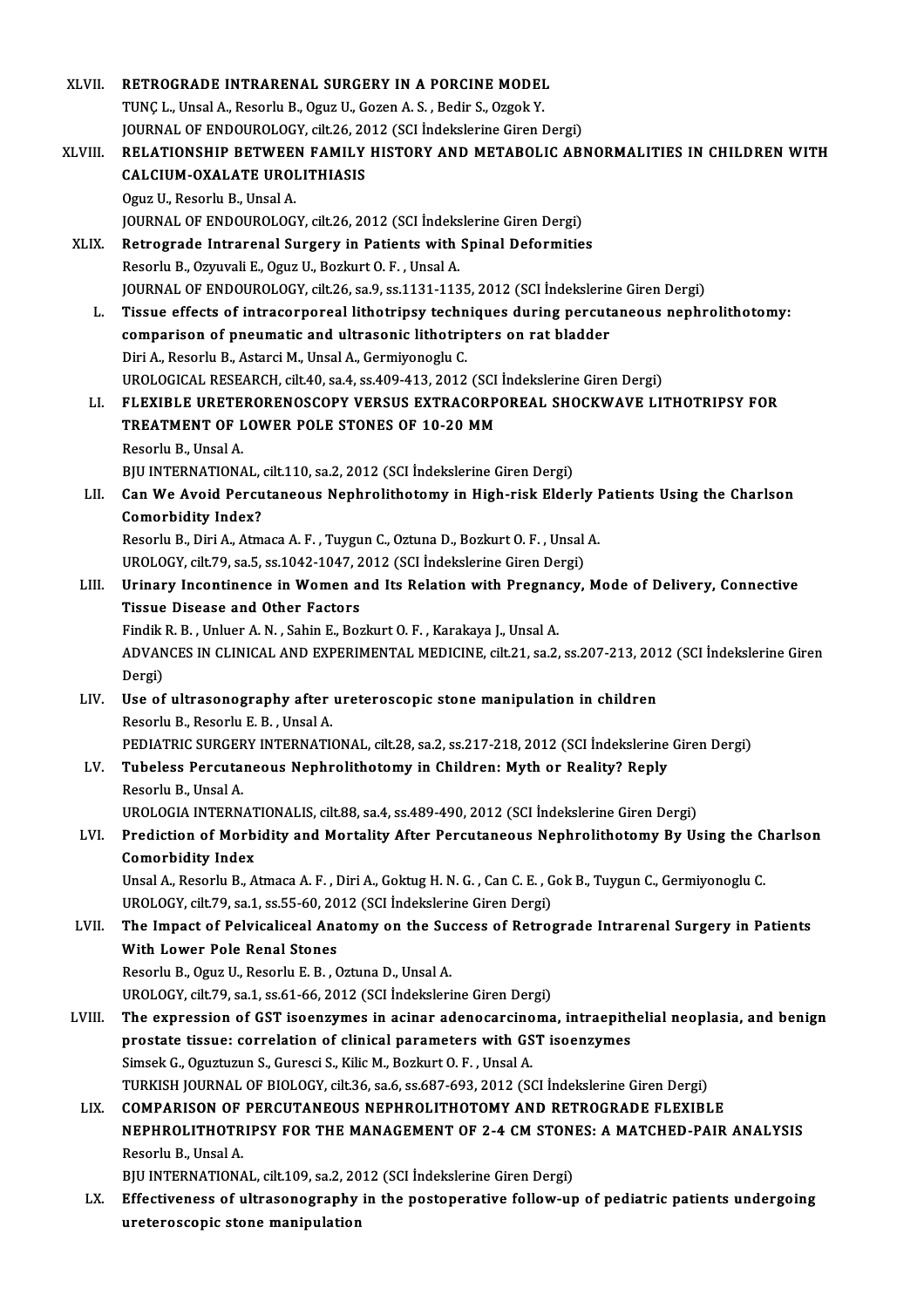ResorluB.,KaraC.,ResorluE.B. ,UnsalA. Resorlu B., Kara C., Resorlu E. B. , Unsal A.<br>PEDIATRIC SURGERY INTERNATIONAL, cilt.27, sa.12, ss.1337-1341, 2011 (SCI İndekslerine Giren Dergi)<br>Retnasında intraranal sursanı: in infants and pressheel ase shildran Resorlu B., Kara C., Resorlu E. B. , Unsal A.<br>PEDIATRIC SURGERY INTERNATIONAL, cilt.27, sa.12, ss.1337-1341, 2011 (SCI<br>LXI. Retrograde intrarenal surgery in infants and preschool-age children<br>Ungal A. Besorly B. PEDIATRIC SURGER<br><mark>Retrograde intrai</mark><br>Unsal A., Resorlu B.<br>JOUPNAL OF PEDIA Retrograde intrarenal surgery in infants and preschool-age children<br>Unsal A., Resorlu B.<br>JOURNAL OF PEDIATRIC SURGERY, cilt.46, sa.11, ss.2195-2199, 2011 (SCI İndekslerine Giren Dergi)<br>PROSPECTIVE COMRARATIVE STIIDY OF MIN Unsal A., Resorlu B.<br>JOURNAL OF PEDIATRIC SURGERY, cilt.46, sa.11, ss.2195-2199, 2011 (SCI İndekslerine Giren Dergi)<br>LXII. PROSPECTIVE COMPARATIVE STUDY OF MINIPERC AND STANDARD PNL FOR TREATMENT OF 1 TO 2<br>CM SIZE PENA **JOURNAL OF PEDIATRIC ST<br>PROSPECTIVE COMPARA<br>CM SIZE RENAL STONE PROSPECTIVE COMPARA<br>CM SIZE RENAL STONE<br>Resorlu B., Kara C., Unsal A.<br>PIU INTERNATIONAL cilt 10** CM SIZE RENAL STONE<br>Resorlu B., Kara C., Unsal A.<br>BJU INTERNATIONAL, cilt.108, sa.7, 2011 (SCI İndekslerine Giren Dergi) Resorlu B., Kara C., Unsal A.<br>BJU INTERNATIONAL, cilt.108, sa.7, 2011 (SCI İndekslerine Giren Dergi)<br>LXIII. Effectiveness of doxazosin in the management of lower ureteral stones in male and female patients BJU INTERNATIONAL, cilt.108, sa.7, 2011 (SCI<br>Effectiveness of doxazosin in the manag<br>Resorlu B., Bozkurt O. F. , Senocak C., Unsal A.<br>INTERNATIONAL UROLOCY AND NEBUROLOG Effectiveness of doxazosin in the management of lower ureteral stones in male and female patie<br>Resorlu B., Bozkurt O. F. , Senocak C., Unsal A.<br>INTERNATIONAL UROLOGY AND NEPHROLOGY, cilt.43, sa.3, ss.645-649, 2011 (SCI İnd Resorlu B., Bozkurt O. F. , Senocak C., Unsal A.<br>INTERNATIONAL UROLOGY AND NEPHROLOGY, cilt.43, sa.3, ss.645-649, 2011 (SCI indekslerine Giren Dergi)<br>LXIV. Is Percutaneous Nephrolithotomy Suitable for Patients With Scolios INTERNATIONAL UROLOGY AND NEPH<br>Is Percutaneous Nephrolithotomy :<br>Kara C., Resorlu B., Ozyuvali E., Unsal A.<br>UPOLOCY silt 79 so 1 se 27 42 2011 (1 Is Percutaneous Nephrolithotomy Suitable for Patients With<br>Kara C., Resorlu B., Ozyuvali E., Unsal A.<br>UROLOGY, cilt.78, sa.1, ss.37-42, 2011 (SCI İndekslerine Giren Dergi)<br>Petresrede Intrenenal Sursony Vereys Persytaneous Kara C., Resorlu B., Ozyuvali E., Unsal A.<br>UROLOGY, cilt.78, sa.1, ss.37-42, 2011 (SCI İndekslerine Giren Dergi)<br>LXV. Retrograde Intrarenal Surgery Versus Percutaneous Nephrolithotomy in the Management of Lower-<br>Pels Bonel UROLOGY, cilt.78, sa.1, ss.37-42, 2011 (SCI Indekslerine Giren Dergi)<br>Retrograde Intrarenal Surgery Versus Percutaneous Nephro<br>Pole Renal Stones with a Diameter of 15 to 20 mm<br>Bozkurt O. F. . Resorlu B.. Yildiz Y.. CAN C. Retrograde Intrarenal Surgery Versus Percutal<br>Pole Renal Stones with a Diameter of 15 to 20<br>Bozkurt O.F., Resorlu B., Yildiz Y., CAN C.E., Unsal A.<br>JOUPMAL OF ENDOUPOLOCY, sitt 25, 22, 22, 1121, 11. Pole Renal Stones with a Diameter of 15 to 20 mm<br>Bozkurt O. F. , Resorlu B., Yildiz Y., CAN C. E. , Unsal A.<br>JOURNAL OF ENDOUROLOGY, cilt.25, sa.7, ss.1131-1135, 2011 (SCI İndekslerine Giren Dergi)<br>Persutanasıya paphralith Bozkurt O. F. , Resorlu B., Yildiz Y., CAN C. E. , Unsal A.<br>JOURNAL OF ENDOUROLOGY, cilt.25, sa.7, ss.1131-1135, 2011 (SCI İndekslerine Giren Dergi)<br>LXVI. Percutaneous nephrolithotomy for complex caliceal and staghorn ston JOURNA<br>Percuta<br>kidney Percutaneous nephrolithotomy for comple:<br>kidney<br>Resorlu B., Kara C., Oguz U., Bayindir M., Unsal A.<br>UPOLOCICAL PESEARCH silt 29, sa 3, sa 171, 176 kidney<br>Resorlu B., Kara C., Oguz U., Bayindir M., Unsal A.<br>UROLOGICAL RESEARCH, cilt.39, sa.3, ss.171-176, 2011 (SCI İndekslerine Giren Dergi)<br>Comparison of Nophrostomy Drainage Types following Persytaneous Nophr Resorlu B., Kara C., Oguz U., Bayindir M., Unsal A.<br>UROLOGICAL RESEARCH, cilt.39, sa.3, ss.171-176, 2011 (SCI İndekslerine Giren Dergi)<br>LXVII. Comparison of Nephrostomy Drainage Types following Percutaneous Nephrolitho UROLOGICAL RESEARCH, cilt.39, sa.3, ss.171-176, 2011 (SCI İndekslerine Giro<br>Comparison of Nephrostomy Drainage Types following Percutaneou<br>Multiple Tracts: Single Tube versus Multiple Tubes versus Tubeless<br>Peserly B. Kara Comparison of Nephrostomy Dr.<br>Multiple Tracts: Single Tube ver:<br>Resorlu B., Kara C., Sahin E., Unsal A.<br>UPOLOCIA INTERNATIONALIS cilt 2. Multiple Tracts: Single Tube versus Multiple Tubes versus Tubeless<br>Resorlu B., Kara C., Sahin E., Unsal A.<br>UROLOGIA INTERNATIONALIS, cilt.87, sa.1, ss.23-27, 2011 (SCI İndekslerine Giren Dergi) LXVIII. Effect of Percutaneous Nephrolithotomy and Tract Dilatation Methods on Renal Function: UROLOGIA INTERNATIONALIS, cilt.87, sa.1, ss.23-27, 2011 (SCI İndekslerine Giren Dergi)<br>Effect of Percutaneous Nephrolithotomy and Tract Dilatation Methods on Renal Function:<br>Assessment by Quantitative Single-Photon Emissio Effect of Percutaneous Nephrolithotomy and Tr<br>Assessment by Quantitative Single-Photon Emiss<br>Dimercaptosuccinic Acid Uptake by the Kidneys<br>Upsal A. Kesa G. Beserly B. Bayindir M. Korlimaz M. Assessment by Quantitative Single-Photon Emis<br>Dimercaptosuccinic Acid Uptake by the Kidneys<br>Unsal A., Koca G., Resorlu B., Bayindir M., Korkmaz M.<br>JOUPMAL OF ENDOUPOLOCY si<sup>11-24</sup> 82.0 88.1497.15: Dimercaptosuccinic Acid Uptake by the Kidneys<br>Unsal A., Koca G., Resorlu B., Bayindir M., Korkmaz M.<br>JOURNAL OF ENDOUROLOGY, cilt.24, sa.9, ss.1497-1502, 2010 (SCI İndekslerine Giren Dergi)<br>A Bandomired Comporison of Total Unsal A., Koca G., Resorlu B., Bayindir M., Korkmaz M.<br>JOURNAL OF ENDOUROLOGY, cilt.24, sa.9, ss.1497-1502, 2010 (SCI İndekslerine Giren Dergi)<br>LXIX. A Randomized Comparison of Totally Tubeless and Standard Percutaneou **JOURNAL OF ENDON**<br>**A Randomized C<br>Elderly Patients** A Randomized Comparison of Total<br>Elderly Patients<br>Kara C., Resorlu B., Bayindir M., Unsal A.<br>UPOLOCY silt 76, 82,2, 82,280,202, 2010 Elderly Patients<br>Kara C., Resorlu B., Bayindir M., Unsal A.<br>UROLOGY, cilt.76, sa.2, ss.289-293, 2010 (SCI İndekslerine Giren Dergi) Kara C., Resorlu B., Bayindir M., Unsal A.<br>UROLOGY, cilt.76, sa.2, ss.289-293, 2010 (SCI İndekslerine Giren Dergi)<br>LXX. Safety and Efficacy of Percutaneous Nephrolithotomy in Infants, Preschool Age, and Older Children<br> With Different Sizes of Instruments<br>Unsal A., Resorlu B., Kara C., Bozkurt O. F., Ozyuvali E. Safety and Efficacy of Percutaneous Nephrolith<br>With Different Sizes of Instruments<br>Unsal A., Resorlu B., Kara C., Bozkurt O. F. , Ozyuvali E.<br>UPOLOCY silt 76, sa 1, ss 247, 252, 2010 (SCL indeksle UROLOGY, cilt.76, sa.1, ss.247-252, 2010 (SCI İndekslerine Giren Dergi) Unsal A., Resorlu B., Kara C., Bozkurt O. F., Ozyuvali E.<br>UROLOGY, cilt.76, sa.1, ss.247-252, 2010 (SCI Indekslerine Giren Dergi)<br>LXXI. The significance of age on success of surgery for patients with varicocele<br>Bosorlu B. UROLOGY, cilt.76, sa.1, ss.247-252, 20<br>The significance of age on succe<br>Resorlu B., Kara C., Sahin E., Unsal A.<br>INTERNATIONAL UROLOCY AND NE The significance of age on success of surgery for patients with varicocele<br>Resorlu B., Kara C., Sahin E., Unsal A.<br>INTERNATIONAL UROLOGY AND NEPHROLOGY, cilt.42, sa.2, ss.351-356, 2010 (SCI İndekslerine Giren Dergi)<br>Inside Resorlu B., Kara C., Sahin E., Unsal A.<br>INTERNATIONAL UROLOGY AND NEPHROLOGY, cilt.42, sa.2, ss.351-356, 2010 (SCI İndekslerine Giren Dergi)<br>LXXII. Incidentally detected ureteral fibroepithelial polyps in children: is INTERNATIONAL UF<br>Incidentally detec<br>really necessary?<br>*Vara C. Bassa*lu B. ( Incidentally detected ureteral fib<br>really necessary?<br>Kara C., Resorlu B., Oguz U., Uensal A.<br>INTERNATIONAL UROLOCY AND NEE really necessary?<br>Kara C., Resorlu B., Oguz U., Uensal A.<br>INTERNATIONAL UROLOGY AND NEPHROLOGY, cilt.42, sa.1, ss.1-5, 2010 (SCI İndekslerine Giren Dergi)<br>Effect of Previeus Open Benel Surgery and Feiled Extresserpereal Sh Kara C., Resorlu B., Oguz U., Uensal A.<br>INTERNATIONAL UROLOGY AND NEPHROLOGY, cilt.42, sa.1, ss.1-5, 2010 (SCI İndekslerine Giren Dergi)<br>LXXIII. Effect of Previous Open Renal Surgery and Failed Extracorporeal Shockwave Lit INTERNATIONAL UROLOGY AND NEPHROLOGY, cilt.42, sa.1, ss.1-5, 201<br>Effect of Previous Open Renal Surgery and Failed Extracorpore<br>Performance and Outcomes of Percutaneous Nephrolithotomy<br>Reserve B. Kara C. Senesak C. Gischbil LXXIII. Effect of Previous Open Renal Surgery and Failed Extracorporeal Shockwave Lithotripsy on the<br>Performance and Outcomes of Percutaneous Nephrolithotomy<br>Resorlu B., Kara C., Senocak C., Cicekbilek I., Unsal A. JOURNAL OF ENDOUROLOGY, cilt.24, sa.1, ss.13-16, 2010 (SCI İndekslerine Giren Dergi)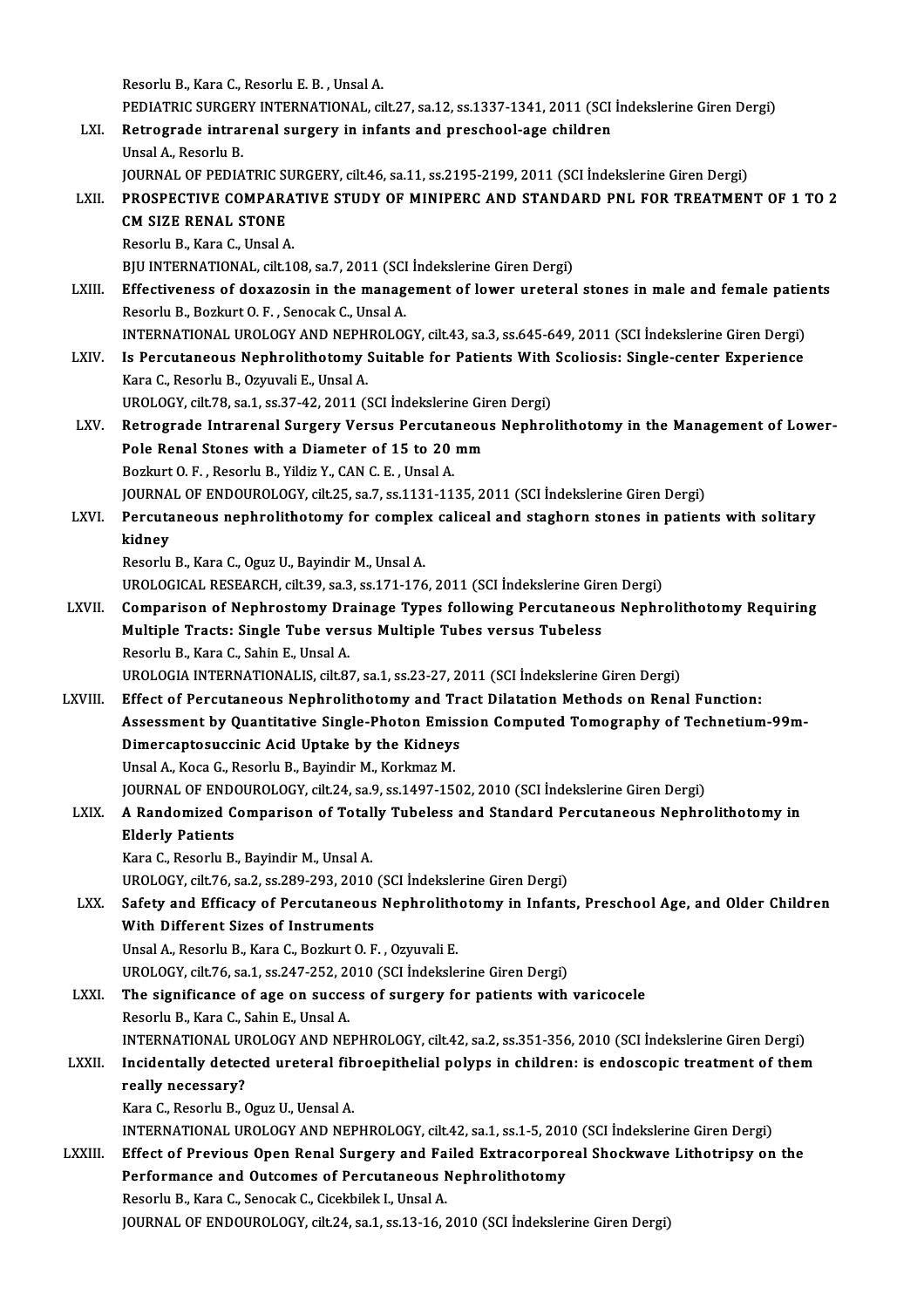| <b>LXXIV</b>    | Analgesic Efficacy and Safety of Nonsteroidal Anti-Inflammatory Drugs after Transurethral                        |
|-----------------|------------------------------------------------------------------------------------------------------------------|
|                 | <b>Resection of Prostate</b>                                                                                     |
|                 | Kara C., Resorlu B., Cicekbilek I., Unsal A.                                                                     |
|                 | INTERNATIONAL BRAZ J UROL, cilt.36, sa.1, ss.49-53, 2010 (SCI Indekslerine Giren Dergi)                          |
| <b>LXXV</b>     | Transurethral Cystolithotripsy With Holmium Laser Under Local Anesthesia in Selected Patients                    |
|                 | Kara C., Resorlu B., Cicekbilek I., Unsal A.                                                                     |
|                 | UROLOGY, cilt.74, sa.5, ss.1000-1003, 2009 (SCI İndekslerine Giren Dergi)                                        |
| <b>LXXVI</b>    | Cytology of lymphoepithelioma-like carcinoma of the urinary bladder                                              |
|                 | Guresci S., Simsek G., Kara C., Tezer A., Bozkurt O., Unsal A.                                                   |
|                 | CYTOPATHOLOGY, cilt.20, sa.4, ss.268-269, 2009 (SCI Indekslerine Giren Dergi)                                    |
| <b>LXXVII</b>   | Surgical Excision of Strangulated Urethral Prolapse Mimicking Urethral Carcinoma Under Local                     |
|                 | Anesthesia in a Postmenopausal Woman                                                                             |
|                 | Kara C., Caglar M., Bozkurt O. F., Unsal A.                                                                      |
|                 | JOURNAL OF LOWER GENITAL TRACT DISEASE, cilt.13, sa.2, ss.107-109, 2009 (SCI İndekslerine Giren Dergi)           |
| LXXVIII.        | Ovarian apoptosis after shock wave lithotripsy for distal ureteral stones                                        |
|                 | Bayrak O., Cimentepe E., Karatas O. F., Aker A., Bayrak R., Yildirim M. E., Unsal A., Unal D.                    |
|                 | UROLOGICAL RESEARCH, cilt.37, sa.2, ss.69-74, 2009 (SCI Indekslerine Giren Dergi)                                |
| <b>LXXIX</b>    | Is intracytoplasmic sperm injection essential for the treatment of hypogonadotrophic                             |
|                 | hypogonadism? A comparison between idiopathic and secondary hypogonadotrophic hypogonadism                       |
|                 | Resorlu B., Abdulmajed M. I., Kara C., Unsal A., Aydos K.                                                        |
|                 | HUMAN FERTILITY, cilt.12, sa.4, ss.204-208, 2009 (SCI Indekslerine Giren Dergi)                                  |
| <b>LXXX</b>     | Clinical outcome of magnetic activated cell sorting of non-apoptotic spermatozoa before density                  |
|                 | gradient centrifugation for assisted reproduction                                                                |
|                 | Dirican E.K., Ozgun O.D., Akarsu S., Akin K.O., Ercan O., Ugurlu M., Camsari C., Kanyilmaz O., Kaya A., Unsal A. |
|                 | JOURNAL OF ASSISTED REPRODUCTION AND GENETICS, cilt.25, sa.8, ss.375-381, 2008 (SCI Indekslerine Giren           |
|                 | Dergi)                                                                                                           |
| <b>LXXXI</b>    | The effects of shock waves on lung tissue in acute period: an in vivo study                                      |
|                 | Eroglu M., Cimentepe E., Demirag F., Unsal E., Unsal A.                                                          |
|                 | UROLOGICAL RESEARCH, cilt.35, sa.3, ss.155-160, 2007 (SCI Indekslerine Giren Dergi)                              |
| LXXXII.         | Renal apoptosis after shockwave application in rabbit model                                                      |
|                 | Cimentepe E., Eroglu M., Ozturk U., Bayrak O., Tuygun C., Acar A., Uzum N., Unsal A.                             |
|                 | JOURNAL OF ENDOUROLOGY, cilt.20, sa.12, ss.1091-1095, 2006 (SCI Indekslerine Giren Dergi)                        |
| <b>LXXXIII.</b> | Protective role of natural antioxidant supplementation on testicular tissue after testicular torsion             |
|                 | and detorsion                                                                                                    |
|                 | Unsal A., Eroglu M., Avci A., Cimentepe E., Guven C., Balbay M., Durak I.                                        |
|                 | SCANDINAVIAN JOURNAL OF UROLOGY AND NEPHROLOGY, cilt.40, sa.1, ss.17-22, 2006 (SCI Indekslerine Giren            |
|                 | Dergi)                                                                                                           |
| LXXXIV.         | Urethral adenocarcinoma mimicking urethral caruncle                                                              |
|                 | Cimentepe E., Bayrak O., Unsal A., Koc A., Ataoglu O., Balbay M.                                                 |
|                 | INTERNATIONAL UROGYNECOLOGY JOURNAL, cilt.17, sa.1, ss.96-98, 2006 (SCI İndekslerine Giren Dergi)                |
| <b>LXXXV</b>    | The actual incidence of bladder perforation following transurethral bladder surgery                              |
|                 | Balbay M., Cimentepe E., Unsal A., Bayrak O., Koc A., Akbulut Z.                                                 |
|                 | JOURNAL OF UROLOGY, cilt.174, sa.6, ss.2260-2262, 2005 (SCI Indekslerine Giren Dergi)                            |
| <b>LXXXVI.</b>  | Routine frozen-section biopsy from the surgical bed should be performed during nephron-sparing                   |
|                 | surgery for renal cell carcinoma                                                                                 |
|                 | Eroglu M., Unsal A., Bakirtas H., Tekdogan U., Ataoglu O., Balbay M.                                             |
|                 | SCANDINAVIAN JOURNAL OF UROLOGY AND NEPHROLOGY, cilt.39, sa.3, ss.222-225, 2005 (SCI Indekslerine Giren          |
| <b>LXXXVII.</b> | Dergi)<br>Malignant fibrous histiocytoma arising from the renal capsule                                          |
|                 | Eroglu M., Bakirtas H., Cimentepe E., Unsal A., Ataoglu O., Balbay M.                                            |
|                 | UROLOGIA INTERNATIONALIS, cilt.75, sa.4, ss.368-370, 2005 (SCI İndekslerine Giren Dergi)                         |
|                 |                                                                                                                  |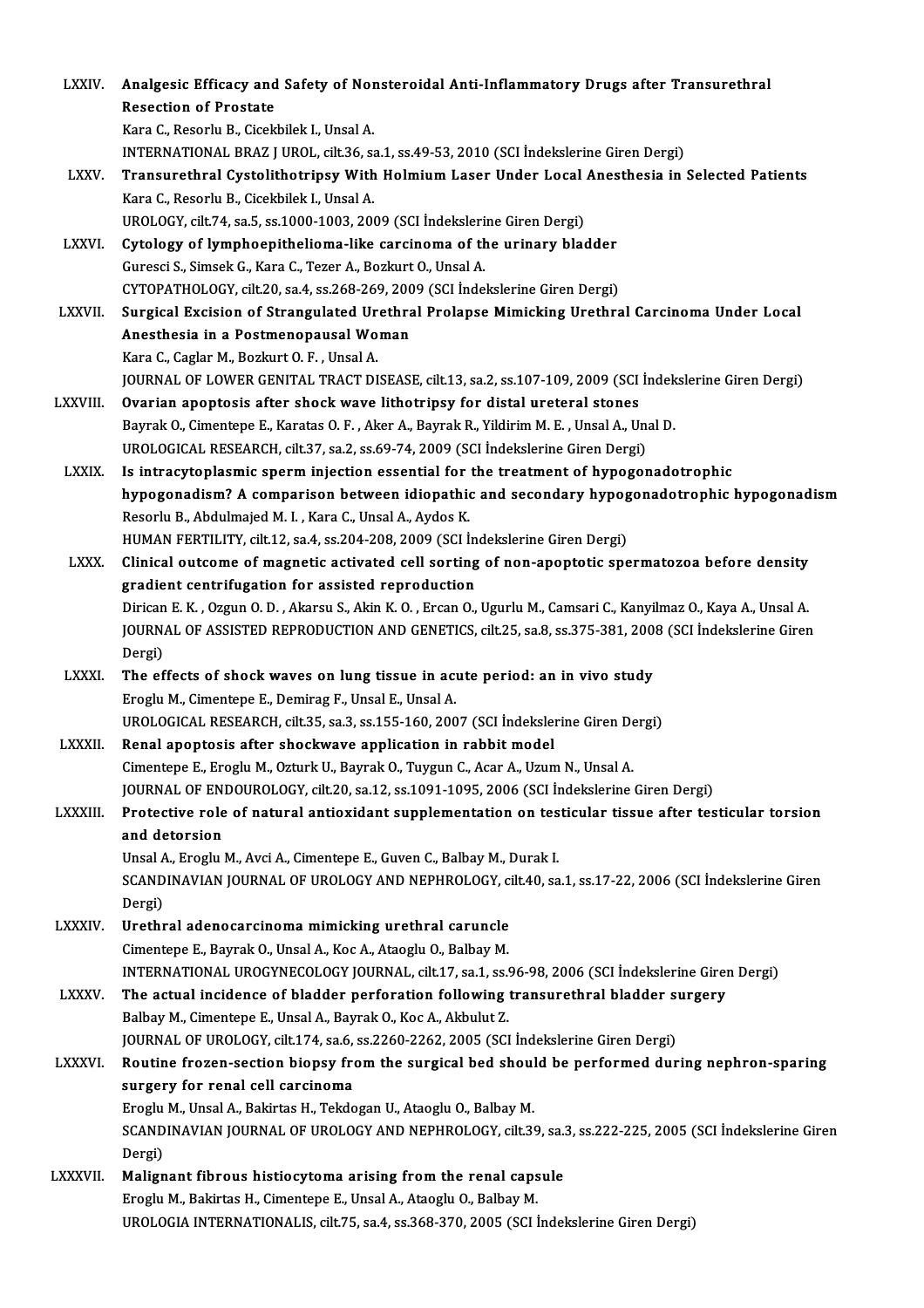| LXXXVIII.      | Propofol attenuates reperfusion injury after testicular torsion and detorsion                           |
|----------------|---------------------------------------------------------------------------------------------------------|
|                | Unsal A., Devrim E., Guven C., Eroglu M., Durak I., Bozoklu A., Balbay M.                               |
|                | WORLD JOURNAL OF UROLOGY, cilt.22, sa.6, ss.461-465, 2004 (SCI Indekslerine Giren Dergi)                |
| <b>LXXXIX.</b> | Prolonged urinary drainage from nephrostomy tract after percutaneous nephrolithotomy can be             |
|                | treated with oral desmopressin                                                                          |
|                | Cimentepe E., Unsal A., Akbulut Z., Balbay M.                                                           |
|                | SCANDINAVIAN JOURNAL OF UROLOGY AND NEPHROLOGY, cilt.38, sa.3, ss.266-267, 2004 (SCI İndekslerine Giren |
|                | Dergi)                                                                                                  |
| XC.            | Effect of voiding position on uroflowmetric parameters and post-void residual urine volume in           |
|                | patients with benign prostatic hyperplasia                                                              |
|                | Unsal A., Cimentepe E.                                                                                  |
|                | SCANDINAVIAN JOURNAL OF UROLOGY AND NEPHROLOGY, cilt.38, sa.3, ss.240-242, 2004 (SCI Indekslerine Giren |
|                | Dergi)                                                                                                  |
| XCI.           | Temporary urethral stenting for membranous urethral stricture helps complete healing without            |
|                | compromising continence                                                                                 |
|                | Cimentepe E., Unsal A., Koc A., Bayrak O., Balbay M.                                                    |
|                | SCANDINAVIAN JOURNAL OF UROLOGY AND NEPHROLOGY, cilt.38, sa.6, ss.521-522, 2004 (SCI Indekslerine Giren |
|                | Dergi)                                                                                                  |
| XCII.          | Pneumatic lithotripsy through pyelotomy incision during open surgery for staghorn calculi - An          |
|                | alternative method to anatrophic nephrolithotomy                                                        |
|                | Unsal A., Cimentepe E., Saglam R., Balbay M.                                                            |
|                | UROLOGIA INTERNATIONALIS, cilt.72, sa.2, ss.140-144, 2004 (SCI İndekslerine Giren Dergi)                |
| XCIII.         | Voiding position does not affect uroflowmetric parameters and post-void residual urine volume in        |
|                | healthy volunteers                                                                                      |
|                | Unsal A., Cimentepe E.                                                                                  |
|                | SCANDINAVIAN JOURNAL OF UROLOGY AND NEPHROLOGY, cilt.38, sa.6, ss.469-471, 2004 (SCI Indekslerine Giren |
|                | Dergi)                                                                                                  |
| XCIV.          | Comparison of clinical outcome of extracorporeal shockwave lithotripsy in patients with radiopaque      |
|                | v radiolucent ureteral calculi                                                                          |
|                | Cimentepe E., Unsal A., Saglam R., Balbay M.                                                            |
|                | JOURNAL OF ENDOUROLOGY, cilt.17, sa.10, ss.863-865, 2003 (SCI Indekslerine Giren Dergi)                 |
| XCV.           | Extracorporeal magnetic stimulation for the treatment of stress and urge incontinence in women -        |
|                | Results of 1-year follow-up                                                                             |
|                | Unsal A., Saglam R., Cimentepe E.                                                                       |
|                | SCANDINAVIAN JOURNAL OF UROLOGY AND NEPHROLOGY, cilt.37, sa.5, ss.424-428, 2003 (SCI Indekslerine Giren |
|                | Dergi)                                                                                                  |
| XCVI.          | Randomized clinical trial comparing transurethral needle ablation with transurethral resection of       |
|                | the prostate for the treatment of benign prostatic hyperplasia: Results at 18 months                    |
|                | Cimentepe E., Unsal A., Saglam R.                                                                       |
|                | JOURNAL OF ENDOUROLOGY, cilt.17, sa.2, ss.103-107, 2003 (SCI İndekslerine Giren Dergi)                  |
| <b>XCVII</b>   | Comparative study of etofenamate and fentanyl for outpatient extracorporeal shockwave lithotripsy       |
|                | Unsal A., Cimentepe E., Bozoklu A., Saglam R.                                                           |
|                | SCANDINAVIAN JOURNAL OF UROLOGY AND NEPHROLOGY, cilt.35, sa.6, ss.502-504, 2001 (SCI İndekslerine Giren |
|                | Dergi)                                                                                                  |
| XCVIII.        | Testicular effects of vasectomy in rats: An ultrastructural and immunohistochemical study               |
|                | Aydos K., Soygur T., Kupeli B., Unsal A., Tolunay O., Erdem E., Guven C., Kupeli S.                     |
|                | UROLOGY, cilt.51, sa.6, ss.1051-1056, 1998 (SCI Indekslerine Giren Dergi)                               |
| <b>XCIX</b>    | Analysis of the relationship between histologic alterations and the generation of reactive oxygen       |
|                | species in vasectomized rat testes                                                                      |
|                | Aydos K., Kupeli B., Soygur T., Unsal A., Erden E., Tulunay O., Kupeli S.                               |
|                | UROLOGY, cilt.51, sa.3, ss.510-515, 1998 (SCI Indekslerine Giren Dergi)                                 |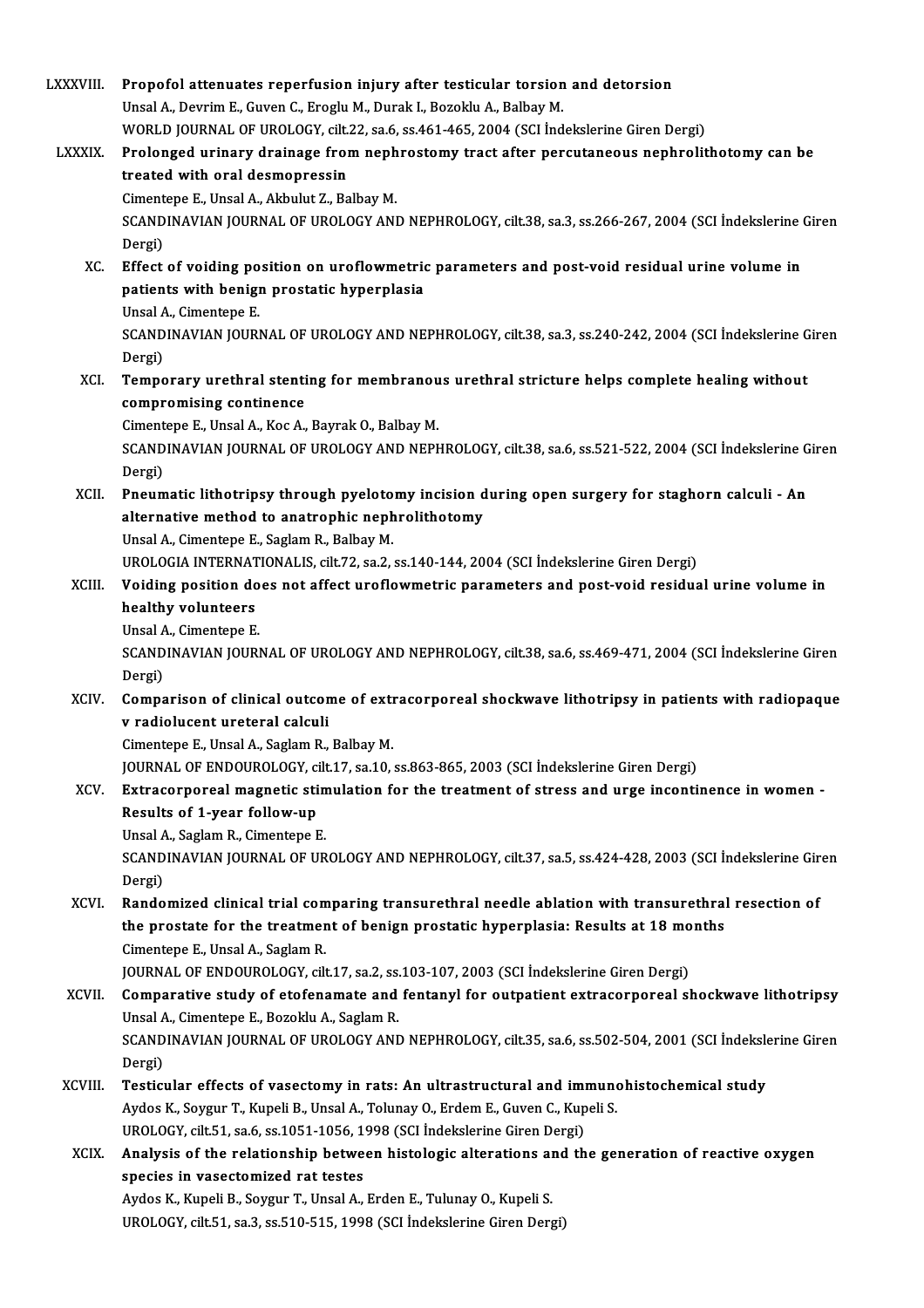#### Diğer Dergilerde Yayınlanan Makaleler

I. A NewTechnique of Pyeloplasty; Using a Renal Pelvis-based Tubularized Flap for Repairment of Recurrent Uretero-pelvic Junction Obstruction<br>Recurrent Uretero-pelvic Junction Obstruction A New Technique of Pyelopla<br>Recurrent Uretero-pelvic Jun<br>ÜNSAL A., cebraliyov h., ATAN A.<br>Journal of Beconstructive Ureles ÜNSAL A., cebraliyov h., ATAN A.<br>Journal of Reconstructive Urology, cilt.11, 2021 (Diğer Kurumların Hakemli Dergileri) II. Çocuklarda perkütan taş cerrahisi ÜNSALA.,ÇETİNS., jebrayilovH. Çocuklarda perkütan taş cerrahisi<br>ÜNSAL A., ÇETİN S., jebrayilov H.<br>Türkiye klinikleri Üroloji, 2020 (Diğer Kurumların Hakemli Dergileri)<br>Modified Makuushi insision in the sursisal trestment of renal III. Modified Makuuchi incision in the surgical treatment of renal tumors: Initial results<br>POLAT F., ATAN A., YEŞİL S., DİKMEN K., ÜNSAL A. Türkiye klinikleri Üroloji, 2020 (Diğer Kurumların<br>Modified Makuuchi incision in the surgical ti<br>POLAT F., ATAN A., YEŞİL S., DİKMEN K., ÜNSAL A.<br>TURKISH JOURNAL OF UROLOCY silt 45,536 6,5346 TURKISHJOURNALOFUROLOGY, cilt.45, sa.6, ss.467-470,2019 (ESCI İndekslerineGirenDergi) POLAT F., ATAN A., YEŞİL S., DİKMEN K., ÜNSAL A.<br>TURKISH JOURNAL OF UROLOGY, cilt.45, sa.6, ss.467-470, 2019 (ESCI İndekslerine Giren Dergi)<br>IV. BÖBREK TAŞI OLAN ÇOCUKLARDA ÖNCEKİ TAŞ TEDAVİSİNİN PERKÜTAN NEFROLİTOTOMİ<br>SON TURKISH JOURNAL OF UI<br>BÖBREK TAŞI OLAN ÇI<br>SONUÇLARINA ETKİSİ<br>SENOCAK C. SADİQĞLU E BÖBREK TAŞI OLAN ÇOCUKLARDA ÖNCEKİ TAŞ TEDAVİSİNİN PERKÜTA<br>SONUÇLARINA ETKİSİ<br>ŞENOCAK Ç., SADİOĞLU F. E. , ÖZBEK R., SARIKAYA S., BOZKURT Ö. F. , ÜNSAL A.<br>YENİ ÜROLOJİ DERÇİSİ (TUE NEW JOURNAL OE UROLOCY silt 14. sə 1. ss SONUÇLARINA ETKİSİ<br>ŞENOCAK Ç., SADİOĞLU F. E. , ÖZBEK R., SARIKAYA S., BOZKURT Ö. F. , ÜNSAL A.<br>YENİ ÜROLOJİ DERGİSİ / THE NEW JOURNAL OF UROLOGY, cilt.14, sa.1, ss.37-42, 2019 (Diğer Kurumların Hakemli<br>Dergileri) SENOCAK C., SADİOĞLU F. E., ÖZBEK R., SARIKAYA S., BOZKURT Ö. F., ÜNSAL A. YENİ ÜROLOJİ DERGİSİ / THE NEW JOURNAL OF UROLOGY, cilt.14, sa.1, ss.37-42, 2019 (Diğer Kurumların H<br>Dergileri)<br>V. PEDİATRİK PERKÜTAN NEFROLİTOTOMİ OPERASYONU SONUÇLARININ DEĞİŞİK YAŞ GRUPLARI<br>ARASINDA KARSILASTIRILMASI, T Dergileri)<br>PEDİATRİK PERKÜTAN NEFROLİTOTOMİ OPERASYONU SO<br>ARASINDA KARŞILAŞTIRILMASI: TEK MERKEZ DENEYİMİ<br>SENOCAK C. ÖZPEKR, DAMAR E. CİETCİ M. YORDAM M. SADİQ PEDİATRİK PERKÜTAN NEFROLİTOTOMİ OPERASYONU SONUÇLARININ DEĞIŞIK YAŞ GRU!<br>ARASINDA KARŞILAŞTIRILMASI: TEK MERKEZ DENEYIMİ<br>ŞENOCAK Ç., ÖZBEK R., DAMAR E., ÇİFTÇİ M., YORDAM M., SADİOĞLU F. E. , BOZKURT Ö. F. , ÜNSAL A.<br>TÜRK ARASINDA KARŞILAŞTIRILMASI: TEK MERKEZ DENEYİMİ<br>ŞENOCAK Ç., ÖZBEK R., DAMAR E., ÇİFTÇİ M., YORDAM M., SADİOĞLU F. E. , BOZKURT Ö. F. , ÜNSAL A.<br>TÜRKİYE ÇOCUK HASTALIKLARI DERGİSİ / TURKISH JOURNAL OF PEDIATRIC DISEASE, cil 5ENOCAK Ç., ÖZBEK R., DAMAR E., ÇİFTÇİ M.<br>TÜRKİYE ÇOCUK HASTALIKLARI DERGİSİ /<br>2018 (Diğer Kurumların Hakemli Dergileri)<br>Festara assasiated with pestapenative TÜRKİYE ÇOCUK HASTALIKLARI DERGİSİ / TURKISH JOURNAL OF PEDIATRIC DISEASE, cilt.12, sa.4, ss.268-273<br>2018 (Diğer Kurumların Hakemli Dergileri)<br>VI. Factors associated with postoperative pain after retrograde intrarenal surg 2018 (Diğer Kurumların Hakemli Dergileri)<br>Factors associated with postoperative pain after retrograde intraren<br>OĞUZ U., Sahin T., Senocak C., Ozyuvali E., Bozkurt O. F. , REŞORLU B., ÜNSAL A.<br>TURKISH JOURNAL OF UROLOCY. si Factors associated with postoperative pain after retrograde intrarenal surgery for k<br>OĞUZ U., Sahin T., Senocak C., Ozyuvali E., Bozkurt O. F. , REŞORLU B., ÜNSAL A.<br>TURKISH JOURNAL OF UROLOGY, cilt.43, sa.3, ss.303-308, 2 OĞUZ U., Sahin T., Senocak C., Ozyuvali E., Bozkurt O. F. , REŞORLU B., ÜNSAL A.<br>TURKISH JOURNAL OF UROLOGY, cilt.43, sa.3, ss.303-308, 2017 (ESCI İndekslerine Giren Dergi)<br>VII. Erkek infertilitesinin medikal tedavisi ATANA.,POLATF.,YEŞİL S.,ÜNSALA. Yeni Üroloji Dergisi, 2017 (Diğer Kurumların Hakemli Dergileri) ATAN A., POLAT F., YEŞİL S., ÜNSAL A.<br>Yeni Üroloji Dergisi, 2017 (Diğer Kurumların Hakemli<br>VIII. Cocuk olgularda PNL: Minyatürizasyonun etkisi Yeni Üroloji Dergisi, 2017 (Diğer Kurumların Hak<br>**Çocuk olgularda PNL: Minyatürizasyonun e**<br>ÇETİN S., BULUT E. C. , KOPARAL M. Y. , ÜNSAL A.<br>Endouraloji Bultani, silt 9, sa. 3, sa.56, 59, 2016 *(*U ÇETİN S., BULUT E. C. , KOPARAL M. Y. , ÜNSAL A.<br>Endouroloji Bulteni, cilt.9, sa.3, ss.56-58, 2016 (Hakemsiz Dergi) CETİN S., BULUT E. C. , KOPARAL M. Y. , ÜNSAL A.<br>Endouroloji Bulteni, cilt.9, sa.3, ss.56-58, 2016 (Hakemsiz Dergi)<br>IX. Pediatrik Robot yardımlı laparoskopik parsiyel nefrektomi<br>İNSAL A Endourole<br>Pediatrik<br>ÜNSAL A.<br>Türkiye kl Pediatrik Robot yardımlı laparoskopik parsiyel nefrektomi<br>ÜNSAL A.<br>Türkiye klinikleri üroloji, 2016 (Diğer Kurumların Hakemli Dergileri)<br>Böhnek Alt Kolike Taslarına Yaklasım ÜNSAL A.<br>Türkiye klinikleri üroloji, 2016 (Diğer Kuru<br>X. Böbrek Alt Kaliks Taşlarına Yaklaşım<br>RESORLU B. ÜNSAL A Türkiye klinikleri ürolo<br>Böbrek Alt Kaliks Ta<br>REŞORLU B., ÜNSAL A.<br>Türkiye Klinikleri Ünsk REŞORLU B., ÜNSAL A.<br>Türkiye Klinikleri Üroloji - Özel Konular, 2016 (Diğer Kurumların Hakemli Dergileri) REŞORLU B., ÜNSAL A.<br>Türkiye Klinikleri Üroloji - Özel Konular, 2016 (Diğer k<br>XI. Çocuk Olgularda PNL: Minyatürizasyonun Etkisi<br>İNSAL A Türkiye K<br>**Çocuk Ol**<br>ÜNSAL A.<br>Endoürek ÜNSAL A.<br>Endoüroloji Bülteni, 2016 (Diğer Kurumların Hakemli Dergileri) XII. Is routine ureteral stenting really necessary after retrograde intrarenal surgery? Endoüroloji Bülteni, 2016 (Diğer Kurumların Hakemli Dergileri)<br>Is r**outine ureteral stenting really necessary after retrograde intrarenal surgery?**<br>Ozyuvali E., REŞORLU B., OĞUZ U., Yildiz Y., Sahin T., Senocak C., Bozkurt Is routine ureteral stenting really necessary after retrograde intrarenal surgery?<br>Ozyuvali E., REŞORLU B., OĞUZ U., Yildiz Y., Sahin T., Senocak C., Bozkurt O. F. , Damar E., Yildirim M., ÜNSAL A.<br>ARCHIVIO ITALIANO DI URO Ozyuvali E., REŞORLU B., OĞUZ U.<br>ARCHIVIO ITALIANO DI UROLOG.<br>XIII. Retrograd intrarenal cerrahi ARCHIVIO ITALIANO DI UROLOGIA E ANDROLOGIA, cilt.87, sa.1, ss.72-75, 2015 (ESCI İndekslerine Giren Dergi)<br>Retrograd intrarenal cerrahi<br>ÜNSAL A., REŞORLU B. Endoüroloji bülteni, 2014 (Diğer Kurumların Hakemli Dergileri) ÜNSAL A., REŞORLU B.<br>Endoüroloji bülteni, 2014 (Diğer Kurumların Hakemli Dergileri)<br>XIV. A Giant Ureteral Stone without Underlying Anatomic or Metabolic Abnormalities: A Case Report<br>IINSAL A Endoürole<br>A Giant U<br>ÜNSAL A.<br>CASE PEP A Giant Ureteral Stone without Underlying Anatomic or Metabolic Abnormalities<br>ÜNSAL A.<br>CASE REPORTS IN MEDICINE, cilt.2013, ss.1-3, 2013 (Diğer Kurumların Hakemli Dergileri)<br>Betresred İntraropal Cerrabi Senrası Hestaların ÜNSAL A.<br>CASE REPORTS IN MEDICINE, cilt.2013, ss.1-3, 2013 (Diğer Kurumların Hakemli Dergileri)<br>XV. Retrograd İntrarenal Cerrahi Sonrası Hastaların Takibinde Direk Üriner Sistem Grafisi ile Birlikte<br>Ultrasonografinin E CASE REPORTS IN MEDICINE, cilt.2013, ss.1-3, 2013 (Diğer Kurumların Hakemli Dergileri)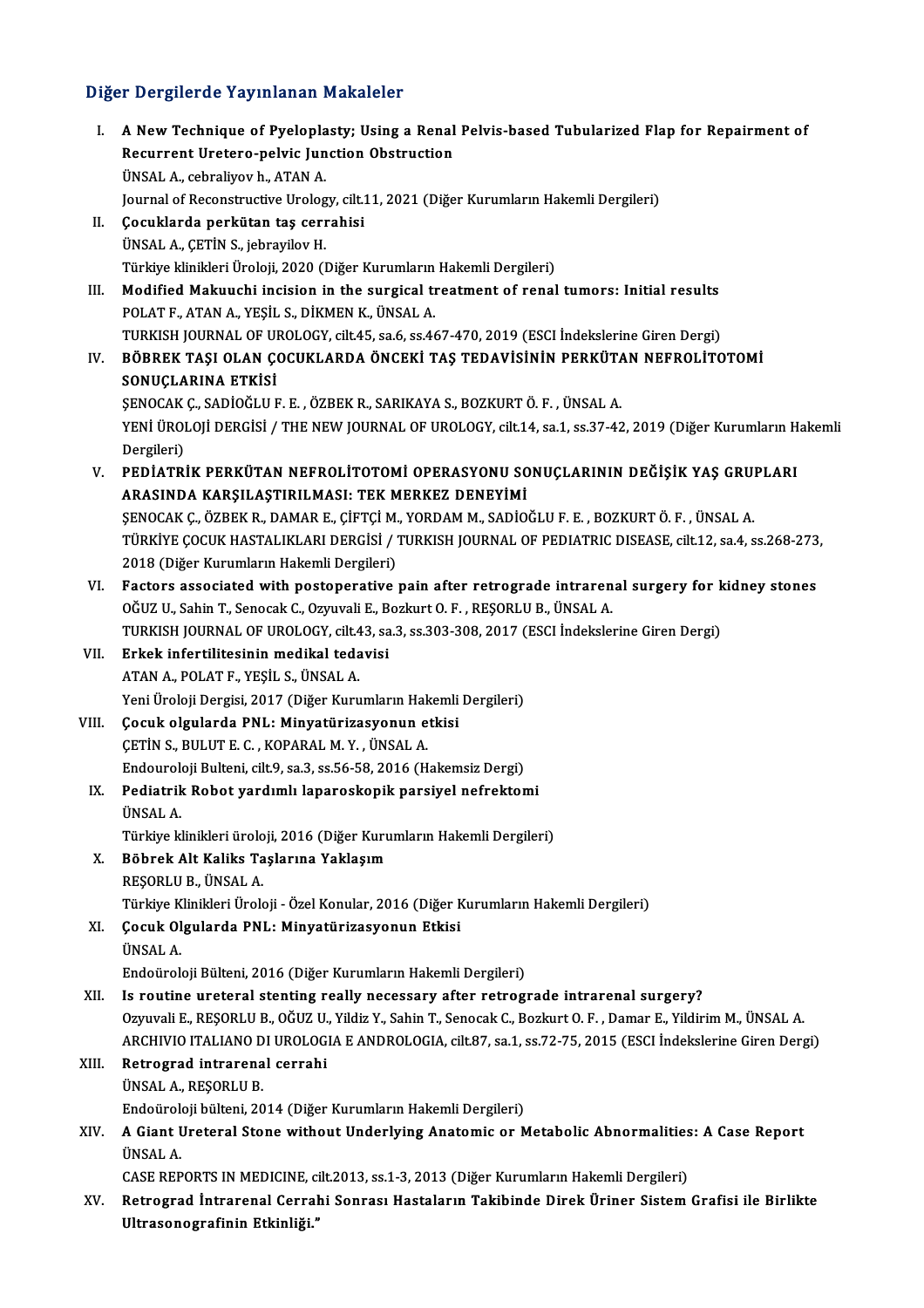ÜNSALA.

Dicle tıp dergisi, 2012 (Diğer Kurumların Hakemli Dergileri)

ÜNSAL A.<br>Dicle tıp dergisi, 2012 (Diğer Kurumların Hakemli Dergileri)<br>XVI. "A rare urogenital myiasis caused by Psychoda Albipennis: Case report<br><sup>TINGAL A</sup> Dicle tip d<br>**"A rare u<br>ÜNSAL A.**<br>TUPKISH **"A rare urogenital myiasis caused by Psychoda Albipennis: Case repo<br>ÜNSAL A.<br>TURKISH JOURNAL OF UROLOGY, 2012 (Diğer Kurumların Hakemli Dergileri)<br>Mesane ve üneterde es zamanlı olarak görülen fibreenitelyel polinler** 

# ÜNSAL A.<br>TURKISH JOURNAL OF UROLOGY, 2012 (Diğer Kurumların Hakemli Dergileri)<br>XVII. Mesane ve üreterde eş zamanlı olarak görülen fibroepitelyal poliplerin endoskopik tedavisi"<br>ÜNSAL A TURKISH JOURNAL OF UROLOGY, 2012 (Diğer Kurumların Hakemli Dergileri)<br>Mesane ve üreterde eş zamanlı olarak görülen fibroepitelyal poliplerin endos<br>ÜNSAL A.<br>Ankara Universitesi Tıp Fakültesi Mecmuası, 2012 (Diğer Kurumların Mesane ve üreterde eş zamanlı olarak görülen fibroepitelyal poliplerin endosl<br>ÜNSAL A.<br>Ankara Universitesi Tıp Fakültesi Mecmuası, 2012 (Diğer Kurumların Hakemli Dergileri)<br>Penian Prestat Hinernlarisi Nedeniyle Asık Presta

### ÜNSAL A.<br>Ankara Universitesi Tıp Fakültesi Mecmuası, 2012 (Diğer Kurumların Hakemli Dergileri)<br>XVIII. Benign Prostat Hiperplazisi Nedeniyle Açık Prostatektomi Yapılan Hastalarda Seksüel Aktivitenin<br>Değerlendirilmesi" Ankara Universitesi T<br>Benign Prostat Hip<br>Değerlendirilmesi"<br><sup>ÜNSAL A</sup> Benign P<br>Değerlen<br>ÜNSAL A. De<mark>ğerlendirilmesi"</mark><br>ÜNSAL A.<br>Akademik geriatri degiis, 2012 (Diğer Kurumların Hakemli Dergileri)

- XIX. Does the Existence of Prostate Cancer Increase the Risk of Bleeding as a Complication of Transrectal Akademik geriatri degiis, 2012 (Diğer Kurumların Hakemli I<br>Does the Existence of Prostate Cancer Increase the R<br>Ultrasonography Guided Prostate Needle Biopsies?".<br><sup>ÜNSAL A</sup> Does the<br>Ultrason<br>ÜNSAL A.<br>Türkiye K <mark>Ultrasonography Guided Prostate Needle Biopsies?".</mark><br>ÜNSAL A.<br>Türkiye Klinikleri J Urology, 2012 (Diğer Kurumların Hakemli Dergileri)<br>Betresred intrarenal serrebi senresı bestelerun tekibinde direki
	-

# ÜNSAL A.<br>Türkiye Klinikleri J Urology, 2012 (Diğer Kurumların Hakemli Dergileri)<br>XX. Retrograd intrarenal cerrahi sonrası hastaların takibinde direkt üriner sistem grafisi ile birlikte<br>ultrasanasınafinin atkinliği Türkiye Klinikleri J Urology, 20<br>Retrograd intrarenal cerra<br>ultrasonografinin etkinliği<br><sup>ÜNGAL A</sup> Retrogra<br>ultrason<br>ÜNSAL A.<br>Dislatn d ultrasonografinin etkinliği<br>ÜNSAL A.<br>Dicle tıp dergiis, 2012 (Diğer Kurumların Hakemli Dergileri)<br>"Nadin gönülen bin nanal büsanli kansınam matastar.

# ÜNSAL A.<br>Dicle tıp dergiis, 2012 (Diğer Kurumların Hakemli Dergileri)<br>XXI. . "Nadir görülen bir renal hücreli karsinom metastaz odağı: 10 yıl sonra kontrlateral surrenal<br>metastazı" Dicle tip der<br>**"Nadir gö<br>metastazı"**<br>ÜNSAL A

ÜNSALA.

Türkiye Klinikleri J Urology, 2012 (Diğer Kurumların Hakemli Dergileri)

### ÜNSAL A.<br>Türkiye Klinikleri J Urology, 2012 (Diğer Kurumların Hakemli Dergileri)<br>XXII. Nadir Görülen Bir Renal Hücreli Karsinom Metastaz Odağı: 10 Yıl Sonra Kontralateral Surrenal<br>Metastarı Türkiye Kli<br><mark>Nadir Gör</mark><br>Metastazı Nadir Gö<br>Metastaz<br>ÜNSAL A.<br>Turkiye K Metastazı<br>ÜNSAL A.<br>Turkiye Klinikleri J Urology, 2012 (Diğer Kurumların Hakemli Dergileri)

# ÜNSAL A.<br>Turkiye Klinikleri J Urology, 2012 (Diğer Kurumların Hakemli Dergileri)<br>XXIII. Efficacy of a percutaneous antegrade approach for the treatment of large upper ureteral stones:<br>cingle center evperience Turkiye Klinikleri J Urology, ;<br>Efficacy of a percutaneou<br>single-center experience<br><sup>fing AL A</sup> Efficacy<br>single-ce<br>ÜNSAL A.<br>TUP*V*ISH single-center experience<br>ÜNSAL A.<br>TURKISH JOURNAL OF UROLOGY, cilt.37, sa.3, ss.210-216, 2011 (Diğer Kurumların Hakemli Dergileri)<br>Hudnodistention and Anti-Cholinensiss Are Usefull For Pladder Contrasture Caused By Int

# ÜNSAL A.<br>TURKISH JOURNAL OF UROLOGY, cilt.37, sa.3, ss.210-216, 2011 (Diğer Kurumların Hakemli Dergileri)<br>XXIV. Hydrodistention and Anti-Cholinergics Are Usefull For Bladder Contracture Caused By Intravesical<br>RCC There TURKISH JOURNAL OF UROLOGY<br>Hydrodistention and Anti-Ch<br>BCG Therapy: A Case Report<br><sup>TINGAL A</sup> Hydrodis<br>BCG The:<br>ÜNSAL A.<br>VENİ TID. BCG Therapy: A Case Report<br>ÜNSAL A.<br>YENİ TIP DERGİSİ, 2011 (Diğer Kurumların Hakemli Dergileri)<br>Böhnek Teslanının Tedevisinde Betresred İntranenel Ce

### ÜNSAL A.<br>YENİ TIP DERGİSİ, 2011 (Diğer Kurumların Hakemli Dergileri)<br>XXV. Böbrek Taşlarının Tedavisinde Retrograd İntrarenal Cerrahi (RIRC)<br>İNSAL A YENİ TIP |<br><mark>Böbrek 1</mark><br>ÜNSAL A.<br>Türk ürel Böbrek Taşlarının Tedavisinde Retrograd İntrarenal Cerrahi<br>ÜNSAL A.<br>Türk üroloji seminerleri, 2011 (Diğer Kurumların Hakemli Dergileri)<br>THE CLINICAL EEEICACY OF FOSEOMYCIN TROMETAMOL VEF ÜNSAL A.<br>Türk üroloji seminerleri, 2011 (Diğer Kurumların Hakemli Dergileri)<br>XXVI. THE CLINICAL EFFICACY OF FOSFOMYCIN TROMETAMOL VERSUS AMOXICILLIN-CLAVULANIC ACID

# Türk üroloji seminerleri, 2011 (Diğer Kurumların Hakemli Dergileri)<br>THE CLINICAL EFFICACY OF FOSFOMYCIN TROMETAMOL VERSUS AMOXICILLIN-CLAVULANIC A<br>IN THE TREATMENT OF SYMPTOMATIC AND ASYMPTOMATIC BACTERIURIA IN 3rd TRIMEST THE CLINICA<br>IN THE TREA<br>PREGNANCY<br><sup>TINSALA</sup> I<mark>N THE T</mark><br>PREGNAL<br>ÜNSAL A.<br>TUPKEH PREGNANCY<br>ÜNSAL A.<br>TURKISH JOURNAL OF OBSTETRICS AND GYNECOLOGY, 2010 (Diğer Kurumların Hakemli Dergileri)<br>Çena Şağlıklı Erkekte Dev Mesane Tası: Olsu Sunumu

# ÜNSAL A.<br>TURKISH JOURNAL OF OBSTETRICS AND GYNECOLOGY, 201<br>XXVII. Genç Sağlıklı Erkekte Dev Mesane Taşı: Olgu Sunumu<br>ÜNSAL A. TURKISH<br>Genç Sağ<br>ÜNSAL A.<br>Ankara Ü Genç Sağlıklı Erkekte Dev Mesane Taşı: Olgu Sunumu<br>ÜNSAL A.<br>Ankara Üniversitesi Tıp Fakültesi Mecmuası, 2009 (Diğer Kurumların Hakemli Dergileri)<br>"Sesilmiş algularda tamaman tüngüz (tüngüz ve stantaiz) porkütan nafralitata

### ÜNSAL A.<br>Ankara Üniversitesi Tıp Fakültesi Mecmuası, 2009 (Diğer Kurumların Hakemli Dergileri)<br>XXVIII. "Seçilmiş olgularda tamamen tüpsüz (tüpsüz ve stentsiz) perkütan nefrolitotomi Ankara Ül<br>**"Seçilmiş**<br>ÜNSAL A.<br>TUPKISH "Seçilmiş olgularda tamamen tüpsüz (tüpsüz ve stentsiz) perkütan nefrolitotomi<br>ÜNSAL A.<br>TURKISH JOURNAL OF UROLOGY, 2009 (Diğer Kurumların Hakemli Dergileri)

XXIX. Combined Adrenal Medullary Hyperplasia and Myelolipoma: A Mimicker of Pheochromocytoma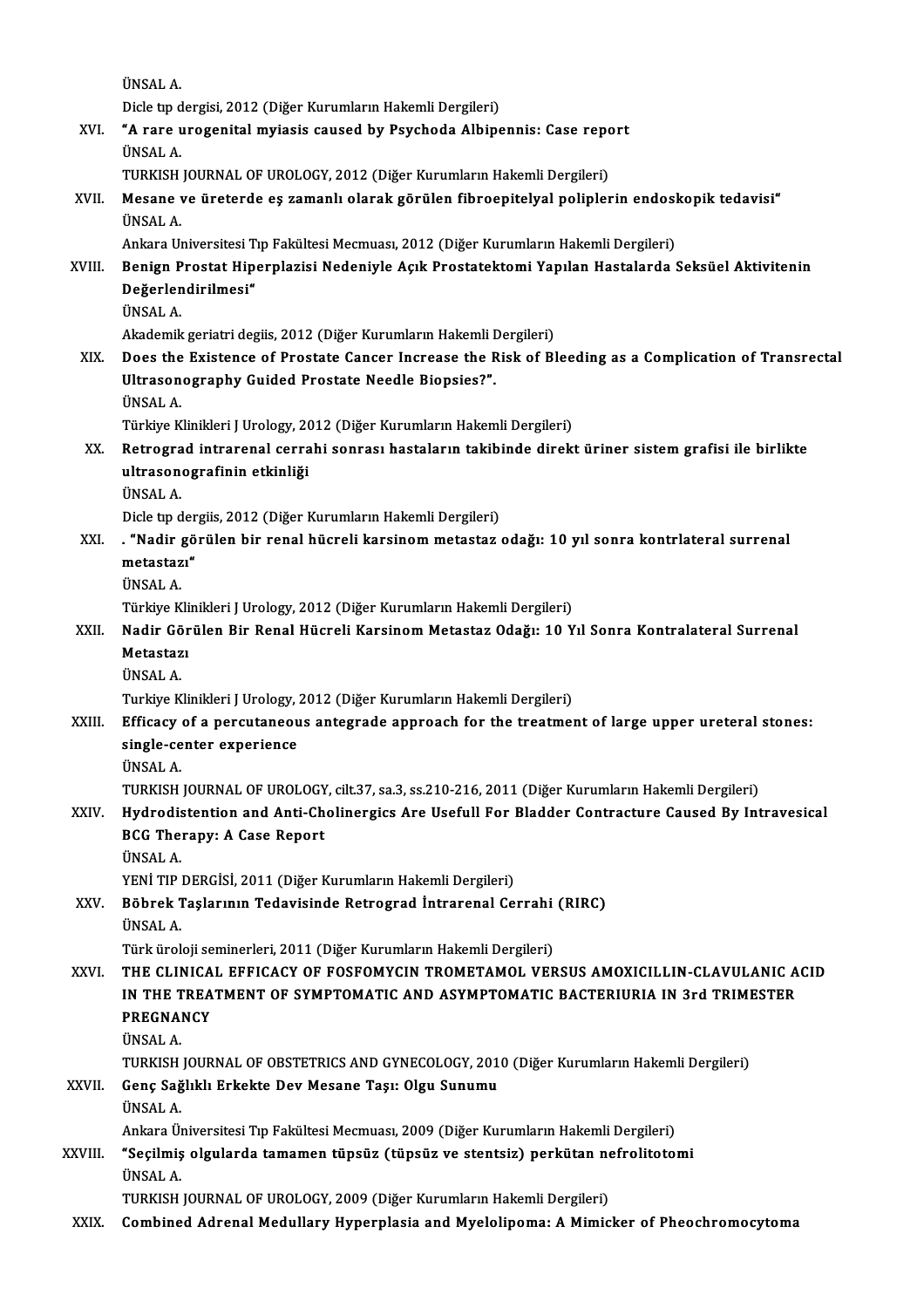|               | ÜNSAL A.                                                                                                                                                                  |
|---------------|---------------------------------------------------------------------------------------------------------------------------------------------------------------------------|
|               | TURKISH JOURNAL OF ENDOCRINOLOGY AND METABOLISM, 2009 (Diğer Kurumların Hakemli Dergileri)                                                                                |
| XXX.          | Totally tubeless (tubeless and stentless) percutaneous nephrolithotomy in selected patients                                                                               |
|               | ÜNSAL A.                                                                                                                                                                  |
|               | TURKISH JOURNAL OF UROLOGY, 2009 (Diğer Kurumların Hakemli Dergileri)                                                                                                     |
| XXXI.         | Üreter alt uç taşlarının tedavisinde üreterorenoskop ile pnömatik litotripsi ve vucut dışı şok dalga                                                                      |
|               | litotripsinin karşılaştırılması"                                                                                                                                          |
|               | ÜNSAL A.                                                                                                                                                                  |
|               | TURKISH JOURNAL OF UROLOGY, 2009 (Diğer Kurumların Hakemli Dergileri)                                                                                                     |
| XXXII.        | İki taraflı böbrek ve üreterde sistin taşları olan 9 aylık bebekte antegrad perkütan yaklaşım                                                                             |
|               | ÜNSAL A<br>TURKISH JOURNAL OF UROLOGY, 2009 (Diğer Kurumların Hakemli Dergileri)                                                                                          |
| <b>XXXIII</b> | "Üroloji ve kadın doğum doktorlarının kadın hastalarda üriner inkontinansa yaklaşımları                                                                                   |
|               | <b>ÜNSAL A</b>                                                                                                                                                            |
|               | Ankara Üniversitesi Tıp Fakültesi Mecmuası, 2009 (Diğer Kurumların Hakemli Dergileri)                                                                                     |
| XXXIV.        | Gebelik ve vezikoüreteral reflü                                                                                                                                           |
|               | ÜNSAL A.                                                                                                                                                                  |
|               | Turkiye Klinikleri Tip Bilimleri Dergisi, 2009 (Diğer Kurumların Hakemli Dergileri)                                                                                       |
| XXXV.         | "Tekrarlayan idrar yolu enfeksiyonu olan kadında üretral divertikül: Olgu sunumu                                                                                          |
|               | ÜNSAL A                                                                                                                                                                   |
| XXXVI.        | yENİ ÜROLOJİ DERGİSİ, 2009 (Diğer Kurumların Hakemli Dergileri)<br>COMPARISON EFFICACY OF SINGLE DOSE FOSFOMYCIN WITH CIPROFLOXACIN IN THE TREATMENT                      |
|               | OF URINARY TRACT INFECTION IN SYMPTOMATIC WOMEN                                                                                                                           |
|               | <b>ÜNSAL A</b>                                                                                                                                                            |
|               | TURKISH JOURNAL OF UROLOGY, 2008 (Diğer Kurumların Hakemli Dergileri)                                                                                                     |
| <b>XXXVII</b> | Epidural anestezi ile perkütan nefrolitotomi                                                                                                                              |
|               | <b>ÜNSAL A</b>                                                                                                                                                            |
|               | TURKISH JOURNAL OF UROLOGY, 2008 (Diğer Kurumların Hakemli Dergileri)                                                                                                     |
| XXXVIII.      | Üroloji uzmanı olmayan doktorların kadın hastalarda üriner inkontinansa yaklaşımları                                                                                      |
|               | UNSAL A                                                                                                                                                                   |
| <b>XXXIX</b>  | Ankara Üniversitesi Tıp Fakültesi Mecmuası, 2008 (Diğer Kurumların Hakemli Dergileri)<br>PERCUTANEOUS NEPHROLITHOTOMY WITH EPIDURAL ANAESTHESIA                           |
|               | ÜNSAL A.                                                                                                                                                                  |
|               | TURKISH JOURNAL OF UROLOGY, 2008 (Diğer Kurumların Hakemli Dergileri)                                                                                                     |
| XL.           | Dev üreter taşı: Olgu sunumu                                                                                                                                              |
|               | ÜNSAL A.                                                                                                                                                                  |
|               | YENİÜROLOJİ DERGİSİ, 2008 (Diğer Kurumların Hakemli Dergileri)                                                                                                            |
| XLI.          | Semptomatik idrar yolu enfeksiyonu olan kadınların tedavisinde tek doz fosfamisin etkinliğinin                                                                            |
|               | siprofloksasin ile karşılaştırılması                                                                                                                                      |
|               | ÜNSAL A.                                                                                                                                                                  |
| XLII.         | TURKISH JOURNAL OF UROLOGY, 2008 (Diğer Kurumların Hakemli Dergileri)<br>Parenteral parasetamol ve diklofenakın tranüretral prostat rezeksiyonu sonrası akut postoperatif |
|               | ağrının tedavisinde karşılaştırılması"                                                                                                                                    |
|               | ÜNSAL A.                                                                                                                                                                  |
|               | yENİ ÜROLOJİ DERGİSİ, 2008 (Diğer Kurumların Hakemli Dergileri)                                                                                                           |
| XLIII.        | Fosfomisin trometamol ve amoksisilin-klavulonik asitin gebelerde üriner enfeksiyon tedavisindeki                                                                          |
|               | etkinliğinin karşılaştırılması,                                                                                                                                           |
|               | ÜNSAL A.                                                                                                                                                                  |
|               | Yeni Üroloji Dergisi, 2008 (Diğer Kurumların Hakemli Dergileri)                                                                                                           |
| XLIV.         | Transrektal prostat biyopsisi yapılan risk faktörsüz hastalarda koruyucu antibiyotik tedavisinin                                                                          |
|               | etkinliği                                                                                                                                                                 |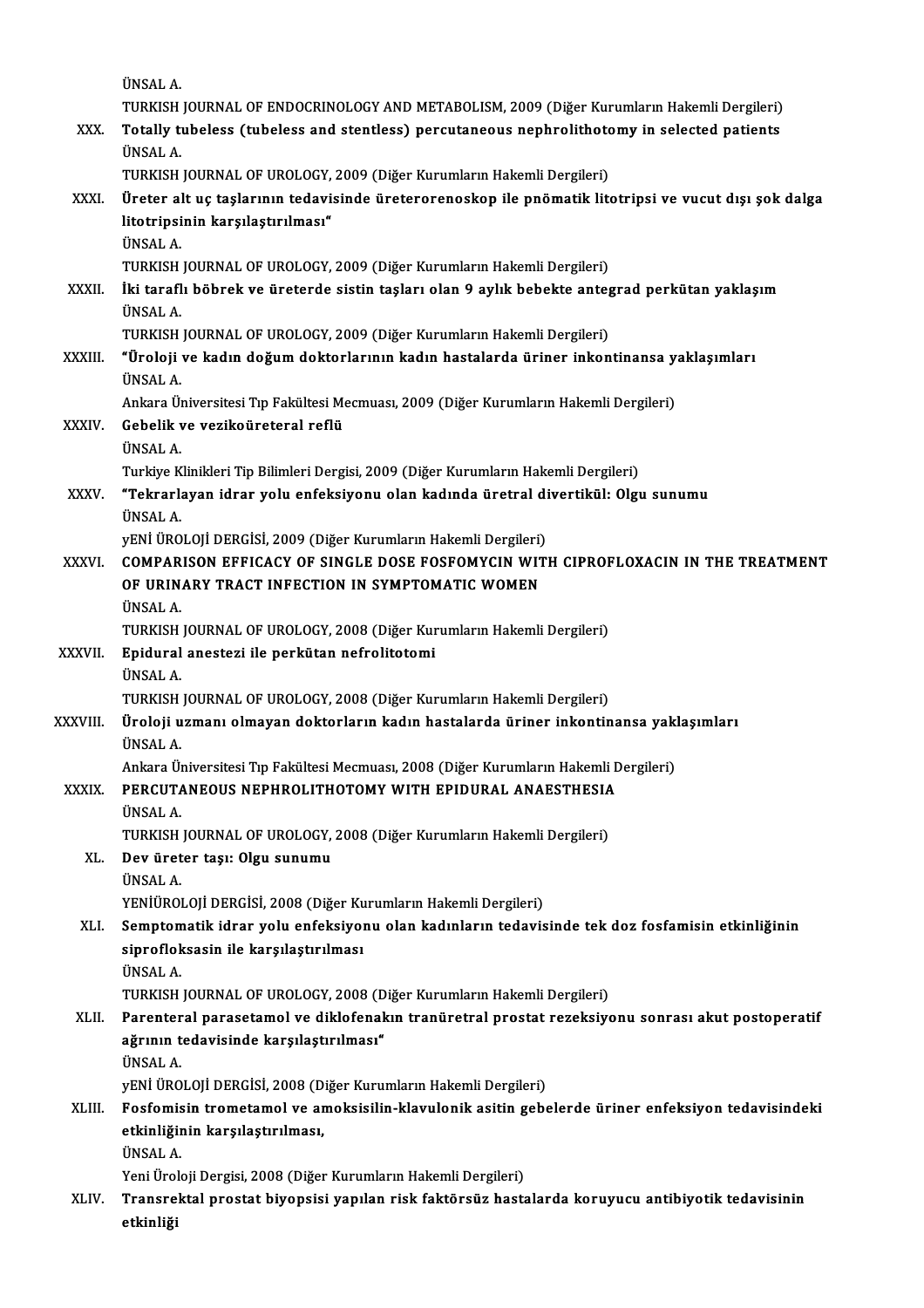|         | ÜNSAL A                                                                                                                   |
|---------|---------------------------------------------------------------------------------------------------------------------------|
|         | TURKISH JOURNAL OF UROLOGY, 2006 (Diğer Kurumların Hakemli Dergileri)                                                     |
| XLV.    | Transrektal Prostat İğne Biyopsisi Yapılan Risk Faktörüz Hastalarda Koruyucu Antibiyotik                                  |
|         | Tedavisinin Etkinliğ                                                                                                      |
|         | ATAN A., TUNCEL A., ÜNSAL A.                                                                                              |
|         | TURKISH JOURNAL OF UROLOGY, 2006 (Diğer Kurumların Hakemli Dergileri)                                                     |
| XLVI.   | Renal kolik tedavisinde oral piroksikam-beta siklodeksrinin klinik etkinliği,"                                            |
|         | <b>ÜNSAL A</b>                                                                                                            |
|         | Yeni Üroloji Dergisi, 2005 (Diğer Kurumların Hakemli Dergileri)                                                           |
| XLVII.  | Müdahale gerektiren gerçek bir ürolojik acil: Perirenal idrar ekstravazasyonu                                             |
|         | ÜNSAL A.                                                                                                                  |
|         | Yeni Üroloji Dergisi, 2005 (Diğer Kurumların Hakemli Dergileri)                                                           |
| XLVIII. | Semptomatik bakteriürili gebelerde fosfomisin trometamol ve sefuroksim aksetil etkinliğinin                               |
|         | karşılaştırılması                                                                                                         |
|         | <b>ÜNSAL A</b>                                                                                                            |
|         | YENİ TIP DERGİSİ, 2004 (Diğer Kurumların Hakemli Dergileri)                                                               |
| XLIX.   | "Tanınız nedir? / Tanı: Von Hippel-Lindau hastalığı<br>ÜNSAL A                                                            |
|         | YENİ TIP DERGİSİ, 2003 (Diğer Kurumların Hakemli Dergileri)                                                               |
| L.      | "İlk 50 perkütan nefrolitotomi deneyimimiz                                                                                |
|         | <b>ÜNSAL A</b>                                                                                                            |
|         | TURKISH JOURNAL OF UROLOGY, 2002 (Diğer Kurumların Hakemli Dergileri)                                                     |
| LI.     | Endoürolojik girişimlerde pnömatik litotripsi                                                                             |
|         | ÜNSAL A.                                                                                                                  |
|         | TURKISH JOURNAL OF UROLOGY, 2001 (Diğer Kurumların Hakemli Dergileri)                                                     |
| LII.    | "Benign prostat hiperplazisinin transüretral iğne ablasyonu (TUNA) ile tedavisi                                           |
|         | ÜNSAL A.                                                                                                                  |
|         | TURKISH JOURNAL OF UROLOGY, 2001 (Diğer Kurumların Hakemli Dergileri)                                                     |
| LIII.   | Benign Prostat Hiperplazisinde histopatoloji ile medikal tedavi yönlendirilebilir mi                                      |
|         | ÜNSAL A                                                                                                                   |
|         | yENİ TIP DERGİSİ, 2001 (Diğer Kurumların Hakemli Dergileri)                                                               |
| LIV.    | Human papillomavirüs ile enfekte kadınlarda partner çalışması: Enfeksiyonun sıklığı ve tedavisi                           |
|         | ÜNSAL A                                                                                                                   |
|         | TURKISH JOURNAL OF UROLOGY, 2001 (Diğer Kurumların Hakemli Dergileri)                                                     |
| LV.     | BPH tedavisinde alternatif bir yöntem: TUNA (Transurethral needle ablation),"                                             |
|         | ÜNSAL A                                                                                                                   |
| LVI.    | Yeni Tıp Dergisi, 2001 (Diğer Kurumların Hakemli Dergileri)<br>Atnalı böbrekte bilateral tek seans perkütan nefrolitotomi |
|         | ÜNSAL A.                                                                                                                  |
|         | TURKISH JOURNAL OF UROLOGY, 2000 (Diğer Kurumların Hakemli Dergileri)                                                     |
| LVII.   | "A case of giant hydronephrosis that occupied four fifths of abdomen                                                      |
|         | ÜNSAL A.                                                                                                                  |
|         | YENİ TIP DERGİSİ, 2000 (Diğer Kurumların Hakemli Dergileri)                                                               |
| LVIII.  | Human papilloma virüs enfeksiyonları                                                                                      |
|         | ÜNSAL A                                                                                                                   |
|         | İnsziyon, 1999 (Diğer Kurumların Hakemli Dergileri)                                                                       |
| LIX.    | Rat testisinde vazektomiye bağlı germinal epitel ve peritübüler myoid hücre etkileşiminin                                 |
|         | ultrastrüktürel analizi,                                                                                                  |
|         | ÜNSAL A.                                                                                                                  |
|         | Klinik Bilimler VE Doktor, 1999 (Diğer Kurumların Hakemli Dergileri)                                                      |
| LX.     | Benign prostat hiperplazisinde açık prostatektomi sonrası serum prostat spesifik antijen seviyesi:                        |
|         |                                                                                                                           |